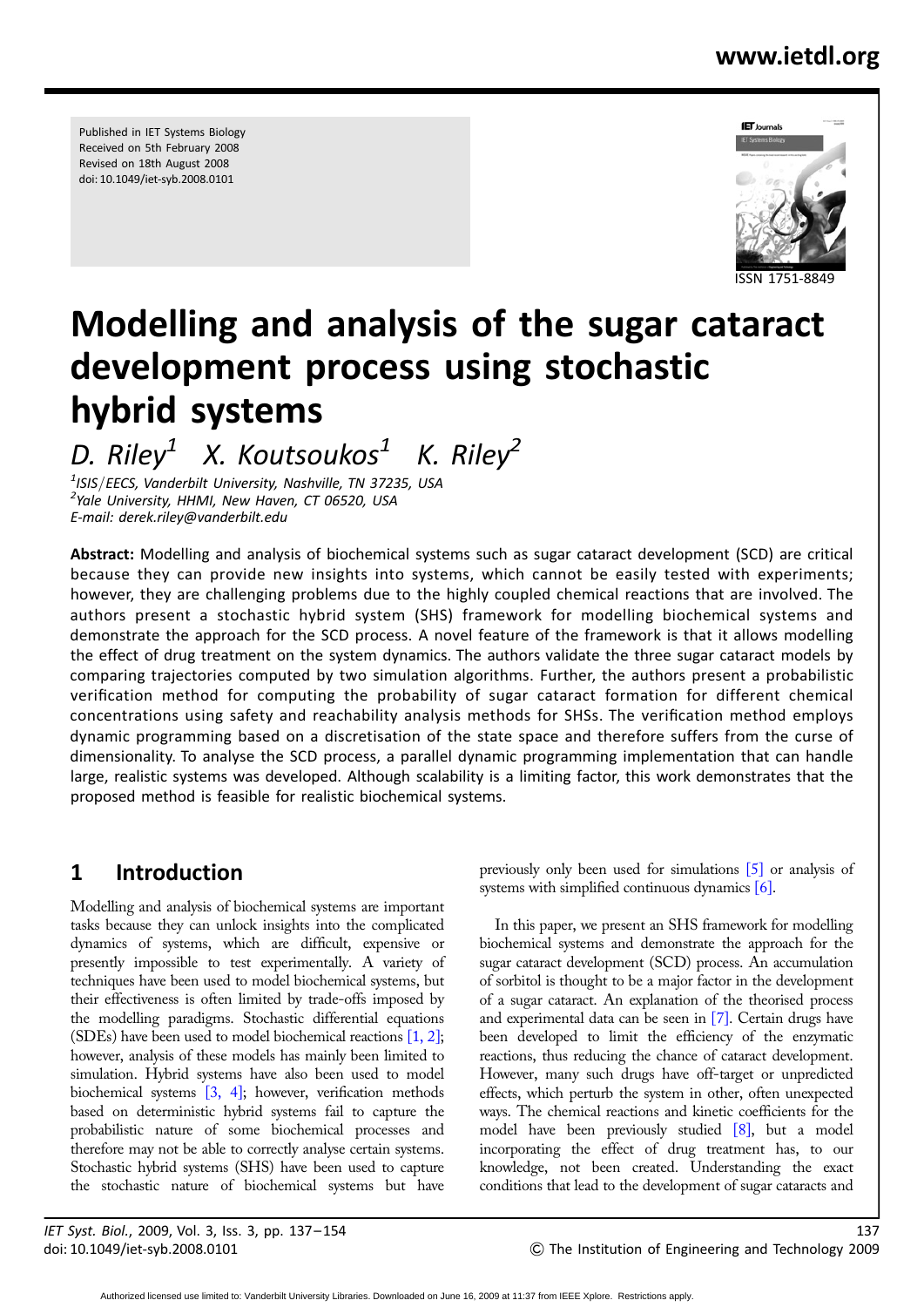how drug treatment will potentially reverse the conditions will help better predict and prevent sugar cataracts from developing.

This work provides several new contributions. Our SHS framework can be used to model and simulate complex largescale biochemical systems. We illustrate the approach using the SCD starting from an existing model to establish realistic parameters. We then present two new models of medicationcontrolled SCD that extend previous SHS models. The first model incorporates the medication administration policy and models the effect that the medication has on the chemical reactions. The second new model adds probabilistic delays to capture both the absorption of the drug into the system and the eventual drug metabolism.

We validate the SHS models by comparing trajectories computed by two simulation algorithms, the hybrid stochastic simulation algorithm (HSSA) and hybrid Euler – Maruyama (HEM) algorithm. These algorithms extend the stochastic simulation algorithm (SSA) and Euler – Maruyama (EM), respectively, by incorporating switching between discrete modes. Further, we show that the HEM algorithm is an order of magnitude more efficient than the HSSA algorithm and can achieve similar accuracy.

We use a dynamic programming verification method based on a discretisation of the state space to analyse the SCD problem [9]. We analyse both safety and reachability properties of the medicated and non-medicated models. In the context of SCD, we can use the safety verification to determine the probability that a cataract will develop from any state of the system. We can use reachability analysis to determine the probability that the patient will reach a safe condition without first developing a cataract. This is particularly useful when analysing the effectiveness of a drug. We apply the SHS verification methods described in [9] for analysing the SCD system. While the stochastic dynamics of biochemical processes in general can be accurately modelled by the chemical master equation (CME), the equation is impossible to solve for most practical systems [1]. The SSA is equivalent to solving the master equation, but if the number of molecules of any of the reactants is large, the SSA is not efficient [5]. It is computationally intractable to enumerate all possible states of the model employed by the SSA for formal verification because the reaction rates depend on the concentrations, and the SSA models individual molecules. Therefore our approach suggests starting with the continuous stochastic dynamics and generating discrete approximations with coarser (and variable) resolution.

The proposed verification method suffers from the curse of dimensionality, so we have developed a parallel dynamic programming implementation of the verification algorithm that can handle large systems. The parallel algorithm enhances performance by dividing the problem among many processors to distribute memory storage and computation. Although scalability is a limiting factor, this work demonstrates that the parallel technique is feasible for realistic biochemical systems. Further, we present a practical error analysis method which characterises the quality of the solution based on the resolution of the approximation.

The SHS modelling framework offers many advantages for modelling biochemical systems. It allows for continuous time and event-driven dynamics in multiple time scales in a stochastic context. The method has the ability to model multiple behavioural modes of a system as well as the switching dynamics between the modes in order to capture, for example, the effects of medication. The resulting framework can be used to model systems with complex nonlinear dynamics while still formally defining the execution and behaviour. The simulation algorithms offer efficiency and simplicity. SHS simulation is significantly more efficient than the SSA algorithm because it uses a coarser resolution without significantly affecting accuracy.

In addition to simulation, SHS offer a formal framework for probabilistic verification of reachability properties. In contrast to analysis based on Monte Carlo methods, formal verification of stochastic systems is an exhaustive technique that computes the probability that the system trajectory for arbitrary initial states will reach a target set while avoiding unsafe regions and it considers an infinite time horizon. Such analysis can generate insights that cannot be obtained by simple simulations. The parallel methods we have developed enable the analysis of systems with up to seven continuous dimensions that correspond to the number of reacting chemical species. The analysis method uses a discrete grid approximation and can currently handle the order of  $10^9$  discrete states. The large, fine grid ensures an accurate approximation and generates reachability probabilities for every possible initial condition of the system.

The organisation for the rest of the paper is as follows: Section 2 describes the related work, Section 3 describes modelling of biochemical systems and our three SHS models of SCD, Section 4 describes the probabilistic verification method, Section 5 presents our experimental results and Section 6 concludes the work.

# 2 Related work

SCD has been studied previously and modelled because it is an important problem, and the dynamics of the system are complex and difficult to test experimentally [8]. The structure of SDH has been used in a molecular modelling program (DOCK) to analyse nearly 250 000 compounds from the National Cancer Institute Database and predict those with high affinity for SDH [10]. Such compounds can be tested in diabetes models as potential therapeutics.

Experimental advances in the biological sciences can be incorporated into formal modelling and analysis techniques to benefit both fields mutually. Previous research has applied modelling and analysis techniques to biological

Authorized licensed use limited to: Vanderbilt University Libraries. Downloaded on June 16, 2009 at 11:37 from IEEE Xplore. Restrictions apply.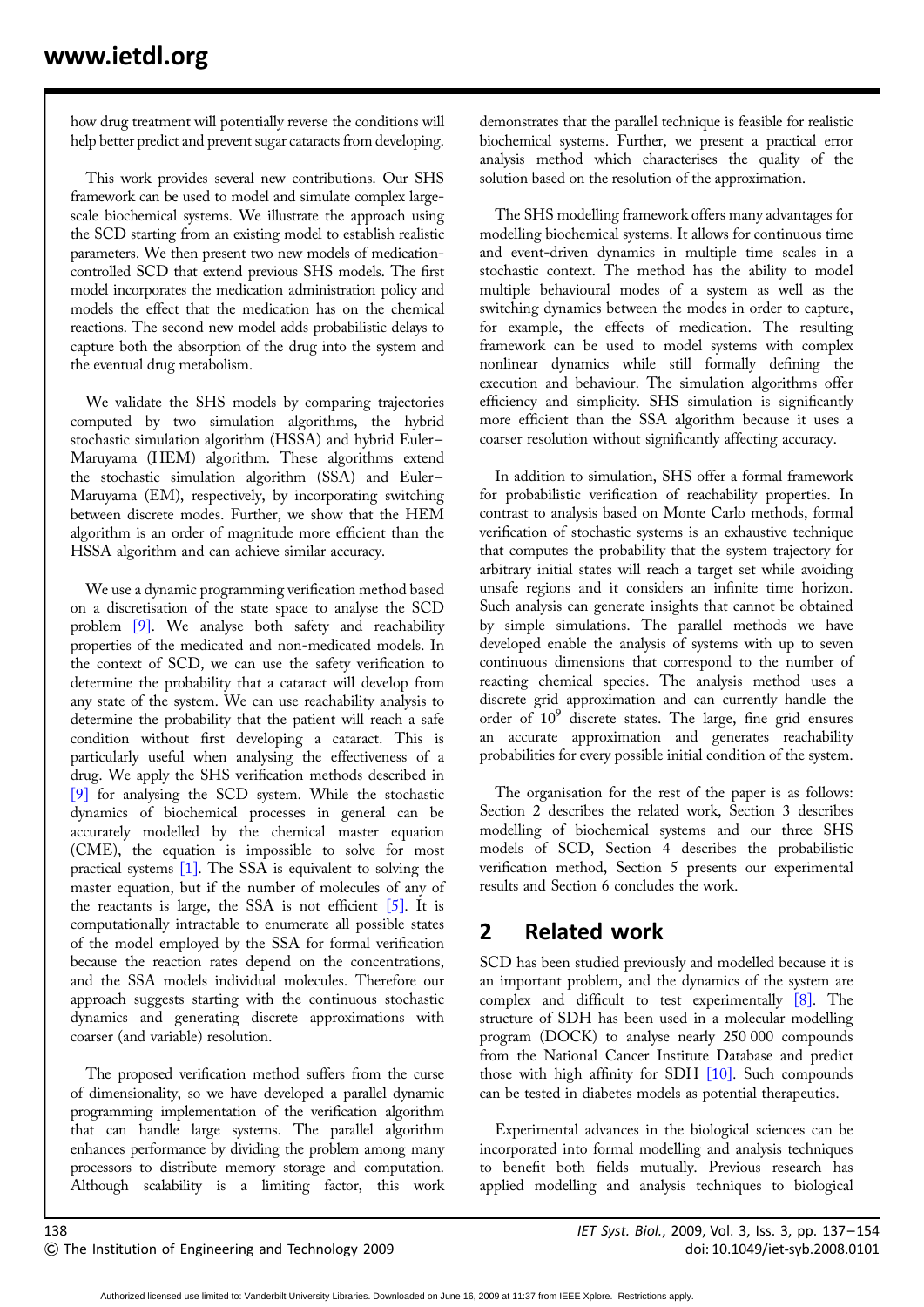systems from species population evolution to molecular dynamics, but generally the models have been limited in size or accuracy because of computational restrictions. As computing power has increased, modelling and analysis approaches have evolved to take advantage of the increased power to improve accuracy and speed. Formal analysis of the models for these and other systems has provided new insights into complicated or difficult to test systems. Modelling the effect of drugs and specifically enzyme inhibitors is an important task because it can enhance the understanding prior to the execution of actual experiments, which have inherent disadvantages. Previous drug modelling has focused mainly on the physical interactions at the molecular level  $[11-13]$ . Modelling of enzyme inhibitors has not, to our knowledge been attempted in conjunction with chemical reactions at the scale that we present.

Stochastic  $\pi$ -calculus is a modelling framework that is able to express systems of concurrent components [14]. These components, or processes, each define a continuous time Markov chain (MC) and therefore they can be simulated using Gillespie's algorithm. Several tools have been created, which implement the semantics of Gillespie's algorithm for stochastic  $\pi$ -calculus models [15, 16]. The models are countably infinite, so verification can only be performed symbolically, and current symbolic verification techniques are unable to handle nonlinear dynamics. Nonlinear dynamics are common in biochemical systems, so verification of realistic systems with this technique is limited.

SDEs have been used for modelling cell signalling pathways and molecular motion [4, 2, 14]. Since only specialised cases of SDEs can be solved analytically, the vast majority of models are simulated using Monte Carlo techniques. Our models use SDEs to model the continuous dynamics; however, we also incorporate discrete dynamics to model phenomena such as medication application.

Nonstochastic hybrid systems have been used for modelling biological systems in order to capture the complicated dynamics using well-defined abstractions. Biomolecular network modelling is accomplished by using differential equations to model feedback mechanisms and discrete switches to model changes in the underlying dynamics [3]. Biological protein regulatory networks have been modelled with hybrid systems using linear differential equations to describe the changes in protein concentrations and discrete switches to activate or deactivate the continuous dynamics based on protein thresholds [4].

SHS further improve on the accuracy of hybrid systems by providing a more realistic probabilistic framework for modelling real-world biochemical systems. A modelling technique that uses SHS to construct models for chemical reactions involving a single reactant specie is presented in [6]. An algorithm for computing the reachability probability of SHS is presented in [17]. A genetic regulatory network was modelled with an SHS model and compared to a deterministic model in [18]. SHS models of biochemical systems have been developed and simulated using hybrid simulation algorithms in [5, 19].

Several modelling and simulation techniques have been developed that combine other modelling techniques to improve the overall accuracy of the methods. Methods that combine the use of ordinary differential equations with the SSA are described in  $[20-23]$ . A method that combines  $\tau$ -leaping and the next reaction technique is described in [24]. The methods do not formally allow for the inclusion of external hybrid dynamics, nor do they include stochastic continuous dynamics. Tools for the stochastic simulation of chemical reactions have been developed in [25, 26].

The finite state projection (FSP) algorithm can be applied to the solution of the CME as an alternative to the SSA algorithm and Monte Carlo methods [27]. The approach has been extended to systems with multiple time scales [28]. FSP utilises a method of model reduction based on knowledge about a specific system. While this method is efficient, it is restricted to a finite time horizon. Further, small changes to the model (such as medication effects) may change the model reduction. The lattice of states generated by the FSP could be used by our verification method and incorporating the model reduction technique into our SHS framework is a promising research direction.

The analysis technique described in this paper employs a reachability analysis method based on discrete approximations. Discrete approximation methods based on finite differences have been studied extensively in [29]. On the basis of discrete approximations, the reachability problem can be solved using algorithms for discrete processes [30]. The approach has been applied for optimal control of SHS given a discounted cost criterion in [31]. For verification, the discount term cannot be used and convergence of the value function can be ensured only for appropriate initial conditions. A related grid-based method for safety analysis of stochastic systems with applications to air traffic management has been presented in [32]. Our approach is similar but using viscosity solutions we show the convergence of the discrete approximation methods [9].

Reachability analysis for SHS can be performed using Monte Carlo methods [33]. Multiple stochastic simulations are used to determine the reachability probability for an initial state of an SHS. Confidence intervals and accuracy probabilities can be selected by adjusting the number of simulations. Stochastic roadmap simulation extends the Monte Carlo technique by analysing multiple trajectories simultaneously. The analysis of these ensemble properties can significantly improve the understanding of the entire system [34]. Our technique extends this notion to analyse all possible starting values and trajectories simultaneously; however, scalability remains a limiting factor of our approach.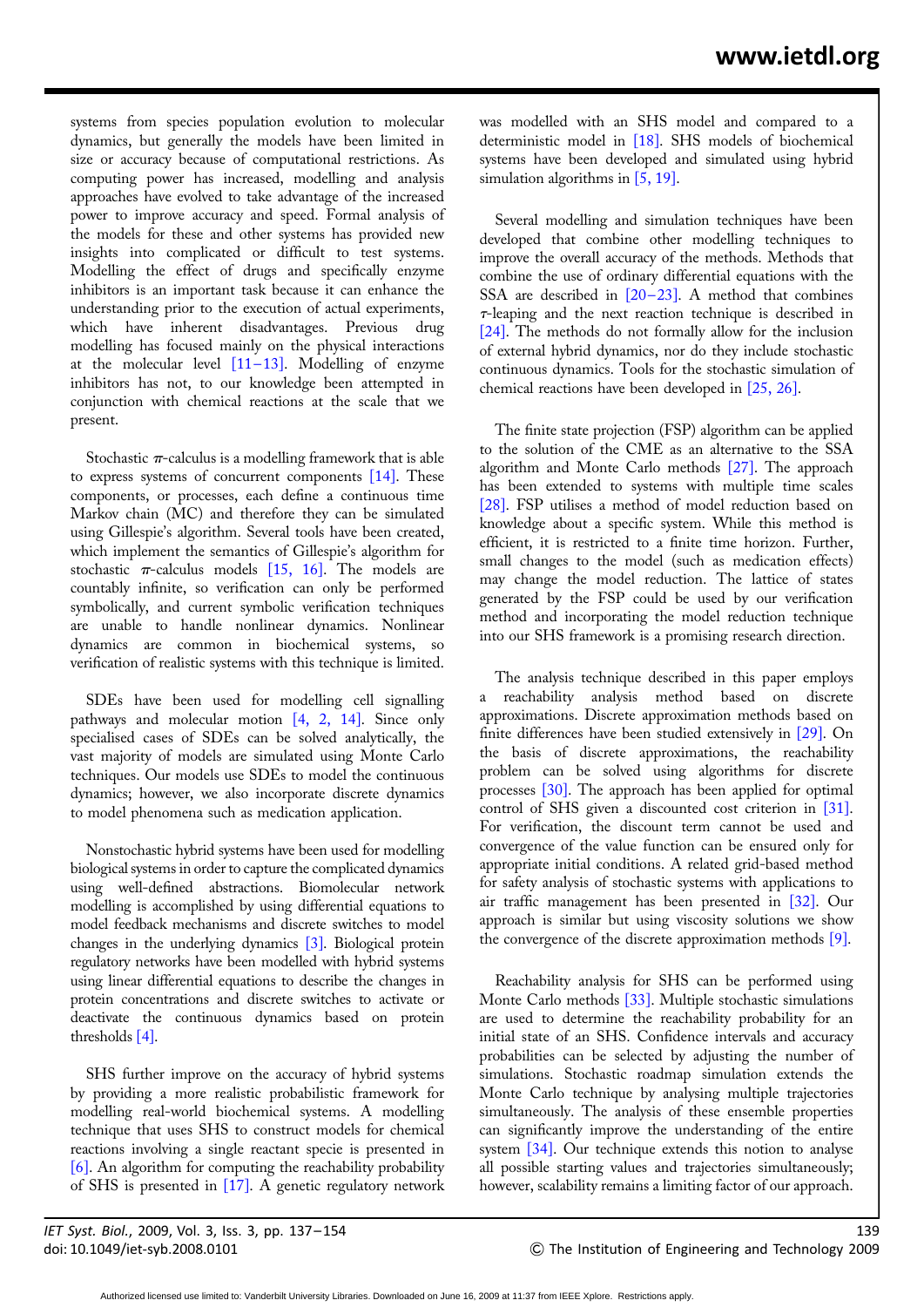# 3 Modelling biochemical reactions using SHS

In this section, we present techniques for modelling biochemical processes using SHS. First, we present the chemical reaction modelling method used and then we describe extensions to these techniques to model medications. We conclude by formally defining SHS, which we use to model the biochemical systems.

#### 3.1 Dynamics of biochemical reactions

Chemical reactions are inherently probabilistic because of the unpredictability of molecular motion, so stochastic models are ideal for describing the dynamics accurately [35]. Slow reactions occur when reaction rates and concentrations are small enough and they can be modelled and simulated efficiently using discrete stochastic techniques. However, discrete simulations become inefficient when there are large concentrations of molecules and/or fast reaction rates. When discrete models become inefficient, these 'fast' reactions can be accurately modelled as continuous stochastic models [5].

Fast reactions occur at a rate that is fast enough to consider as occurring at a constant rate therefore eliminating the need to consider individual reactions. Such reactions can be modelled more efficiently as continuous stochastic models. The rate of change of each chemical species in a fast reaction is calculated using the chemical dynamics from the biochemical reactions using (1) [5, 36]

$$
\mathrm{d}x_i = \sum_{j=1}^{M_{\text{fast}}} v_{ji} a_j(x(t)) \mathrm{d}t + \sum_{j=1}^{M_{\text{fast}}} v_{ji} \sqrt{a_j(x(t))} \mathrm{d}w_j \tag{1}
$$

Biochemical systems can contain a mixture of both fast and slow reactions. When fast and slow dynamics must both be considered it is most efficient to use a combined, hybrid modelling approach to take advantage of the efficiency of continuous modelling for the fast reactions while still keeping the accuracy of discrete modelling for the slow reactions. Determining which reactions are fast or slow is based on analysis of the rates using the kinetic coefficients and chemical concentrations. To determine the slowest rate, the smallest possible concentrations for each chemical species are used. Similarly, the fastest rate can be determined by using the highest possible concentrations. Since the reaction rates depend on the concentrations, reactions may be classified as either fast or slow dynamically based on the system state.

### 3.2 Medication modelling

Understanding how a biochemical system will operate under normal conditions is important; however, in many systems, it is advantageous to understand how the system will act when it is perturbed by outside influences such as a medication. The interaction of a drug with a biochemical system is important to model and analyse because often the anticipated affect of the drug is altered by unforeseen influences, and theoretical modelling and testing can help to demonstrate the safety of a medication before it is tested on real subjects.

Drugs are administered to patients to improve their health by altering the equilibrium of the biochemical reactions responsible for their symptoms. There are several defining characteristics of drugs that are considered when modelling their behaviour. Drugs can generally be classified as either stimulants or inhibitors that increase or decrease reaction rates. The efficacy of a drug is the potential therapeutic response that a it might produce. Additionally, drugs are metabolised by the body at varying rates, so the decay of the drug must be understood to accurately model its behaviour.

The most direct drug modelling approach is to add the relevant chemical species and reactions. While this may appear to be a logical approach, it adds complexity to the system, and may not completely describe the effects of the drug if certain chemical reactions are not considered. A simpler technique is to model the behaviour of a drug as an inhibitor or stimulant and avoid increasing the number of chemical reactions or chemical species considered.

Because stimulants and inhibitors alter the reaction rates of certain reactions, modelling the effect of a drug on a given chemical reaction can be accomplished by altering the kinetic coefficients. The amount of change of the kinetic coefficients is determined by the efficacy and metabolism rate of the drug. For the SCD model, discrete modes describe the system under different drug influences, and discrete transitions model the application and metabolism of the drug.

SHSs are ideal for modelling the effect of medication in biochemical systems because they are able to model continuous and discrete dynamics in a stochastic framework which is both efficient and accurate. To describe our approach, we will next define a formal model of SHSs.

### 3.3 Stochastic hybrid systems

We adopt the model presented in [37]. To establish the notation, let Q be a set of discrete states. For each  $q \in Q$ , we consider the Euclidean space  $\mathbb{R}^{d(q)}$  with dimension  $d(q)$ and we define an invariant as an open set  $X^q \subseteq \mathbb{R}^{d(q)}$ . The hybrid state space is denoted as  $S = \bigcup_{q \in Q} \{q\} \times X^q$ . Let  $\bar{S} = S \cup \partial S$  and  $\partial S = \bigcup_{q \in Q} \{q\} \times \partial X^q$  denote the completion and the boundary of S, respectively. The Borel  $\sigma$ -field in S is denoted as  $\mathcal{B}(S)$ .

Definition 1: A SHS is defined as  $H = ((0, d, \mathcal{X}),$  $\mathbf{b}, \overline{\mathbf{v}}, \overline{\mathbf{h}}$  init,  $\lambda$ ,  $R$ ) where  $Q$  is a set of discrete states (modes), d:  $Q \rightarrow \mathbb{N}$  is a map that defines the continuous state space

Authorized licensed use limited to: Vanderbilt University Libraries. Downloaded on June 16, 2009 at 11:37 from IEEE Xplore. Restrictions apply.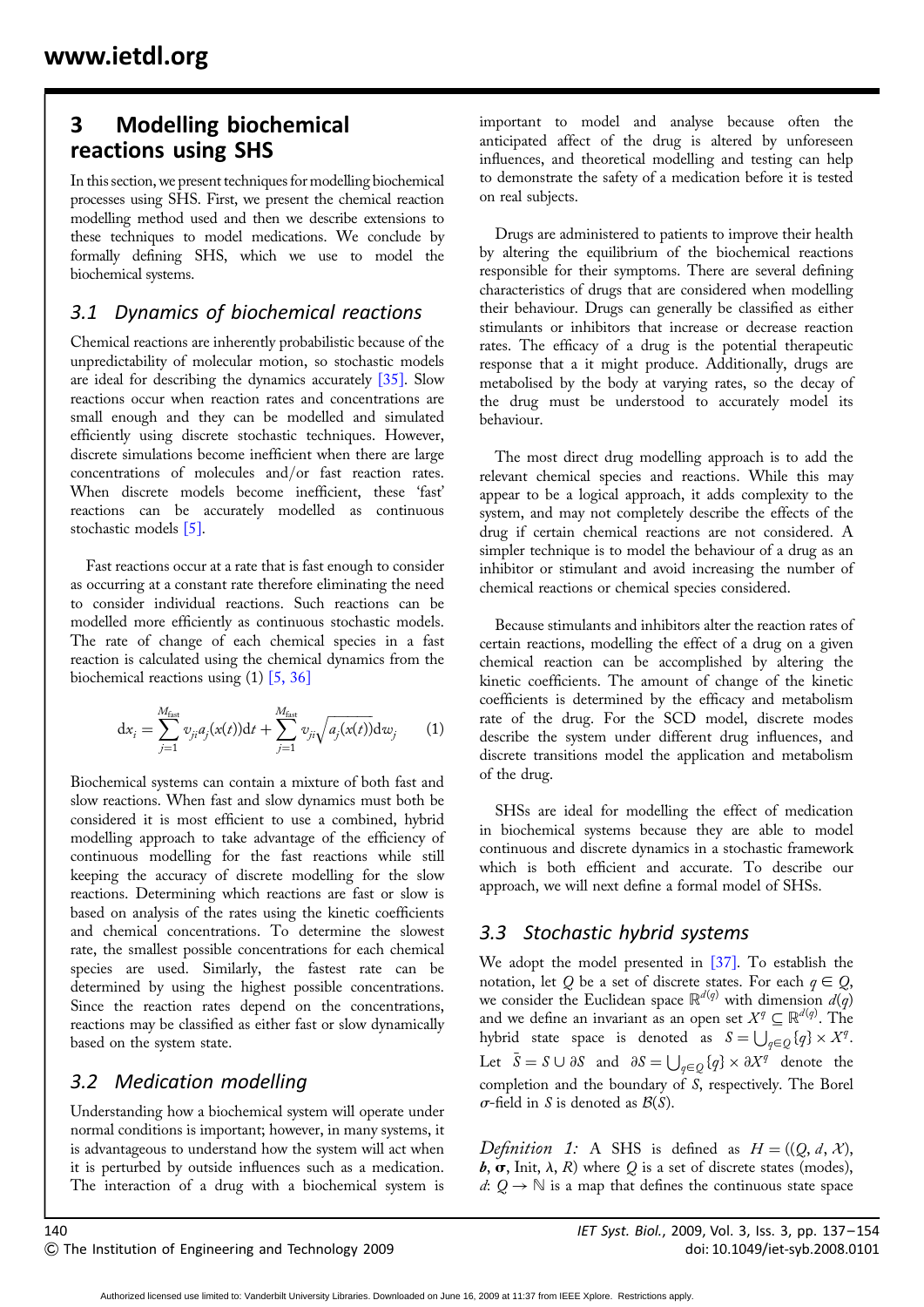dimension for each  $q \in Q$ ,  $\mathcal{X}: Q \to \mathbb{R}^{d(\cdot)}$  is a map that describes the invariant for each  $q \in Q$  as an open set  $X^q \subseteq \mathbb{R}^{d(q)}$ , b:  $Q \times X^q \to \mathbb{R}^{d(q)}$  and  $\boldsymbol{\sigma}: Q \times X^q \to \mathbb{R}^{d(q) \times p}$ are drift vectors and dispersion matrices, respectively, Init:  $\mathcal{B}(S) \rightarrow [0, 1]$  is an initial probability measure on S,  $\lambda$ :  $\bar{S} \rightarrow \mathbb{R}_{+}$  is a non-negative transition rate function and  $R: \bar{S} \times \mathcal{B}(\bar{S}) \rightarrow [0, 1]$  is a transition measure.

To define the execution of the system, we denote  $(\Omega, \mathcal{F}, P)$  the underlying probability space, and consider an  $\mathbb{R}^p$ -valued Wiener process  $w(t)$  and a sequence of stopping times  $\{t_0 = 0, t_1, t_2, \ldots\}$ . Let the state at time  $t_i$  be s(t<sub>i</sub>) =  $(q(t_i), x(t_i))$  with  $x(t_i) \in X^{q(t_i)}$ . When there is no confusion, we will use interchangeably the notation  $(q, x)$ and s for the hybrid state to simplify complex formulas and often we will use the notation  $s_{t_i} = (q_{t_i}, x_{t_i})$  for brevity. While the continuous state stays in  $\overline{X}^{q(t)}$ ,  $x(t)$  evolves according to the SDE

$$
dx = b(q, x)dt + \sigma(q, x)dw
$$
 (2)

where the discrete state  $q(t) = q(t_i)$  remains constant and the solution of (2) is understood using the Itô stochastic integral [38]. A sample path of the stochastic process is denoted by  $x_t(\omega)$ ,  $t > t_i$ ,  $\omega \in \Omega$ .

The next stopping time  $t_{i+1}$  represents the time when the system transitions to a new discrete state. The discrete transition occurs either because the continuous state  $x$  exits the invariant  $X^{q(t_i)}$  of the discrete state  $q(t_i)$  (guarded transition) or based on an exponential distribution with transition rate function  $\lambda$  (probabilistic transition). Therefore  $t_{i+1}$  can be defined as the minimum between two other stopping times: (i) The first hitting time of the boundary  $\partial \tilde{X}^{\tilde{q}(t_i)}$  defined as  $t_{i+1}^* = \inf \{t \ge t_i, x(t) \in$  $\partial X^{q(t_i)}$  and (ii) a stopping time  $\tau_{i+1}$  described by an exponential distribution with survivor function

$$
M(t, \omega) = \exp\left(-\int_{t_i}^t \lambda(q(t_i), x_z(\omega)) \mathrm{d}z, \right), \omega \in \Omega
$$

Thus, the time of the next discrete transition  $t_{i+1}$  is a stopping time whose distribution is defined by the survivor function

$$
F(t, \omega) = I_{(t < t_{i+1}^*)} \exp\left(-\int_{t_i}^t \lambda(q(t_i), x_z(\omega)) \mathrm{d}z\right), \omega \in \Omega
$$

where I denotes the indicator function. Given a set  $A \in \mathcal{F}$ the indicator function is defined as  $I_A(\omega) = 1$  if  $\omega \in A$  and 0 if  $\omega \notin A$ .

At time  $t_{i+1}$  the system will transition to a new discrete state and the continuous state may jump according to the reset measure R. The trajectory of  $x(t)$  is assumed to be left-continuous, so we denote  $x(t_{i+1}^-)$  the solution of (2) at  $t = t_{i+1}$  and  $s(t_{i+1}^-) = (q(t_{i+1}^-), x(t_{i+1}^-))$  where  $q(t_{i+1}^-) = q(t_i)$ 

the discrete state before the transition. If  $t_{i+1} = \infty$ , the system continues to evolve according to (2) with  $q(t) =$  $q(t_i)$ . If  $t_{i+1} < \infty$ , the system jumps at  $t_{i+1}$  to a new state  $s(t_{i+1}) = (q(t_{i+1}), x(t_{i+1}))$  according to the transition measure  $R(s(t_{i+1}), A)$  with  $A \in \mathcal{B}(S)$ . The evolution of the system is then governed by the SDE (2) with  $q(t) = q(t_{i+1})$ until the next stopping time.

Fig. 1 shows a generic SHS model with two states and two transitions (one probabilistic and one guarded). The continuous dynamics of each state are defined by the associated SDEs. The probabilistic transition fires at the firing rate  $\lambda$ , and the guarded transition fires when x hits the boundary  $x \in \partial X^{q_2}$ . The logical condition  $x \in \partial X^{q_2}$  is often referred to as the guard of the transition. Upon firing of a transition, the state resets according to the map  $R((q, x), A)$ .

The following assumptions are imposed on the model. The functions  $b(q, x)$  and  $\sigma(q, x)$  are bounded and Lipschitz continuous in  $x$  for every  $q$ , and thus the SDE (2) has a unique solution for every q. The transition rate function  $\lambda$  is a bounded and measurable function, which is assumed to be integrable for every  $x_t(\omega)$ . For the transition measure, it is assumed that  $R(\cdot, A)$  is measurable for all  $A \in B(S)$ ,  $R(s, \cdot)$  is a probability measure for all  $s \in S$  and  $R((q, x), dz)$  is a stochastic continuous kernel. Also, the boundaries  $\partial X^q$  are assumed to be sufficiently smooth and the trajectories of the system satisfy a non-tangency condition with respect to the boundaries. A sufficient condition for the non-tangency assumption is that the diffusion term is non-degenerate, that is,  $a(q, x) = \boldsymbol{\sigma}(q, x) \boldsymbol{\sigma}^\mathrm{T}(q, x)$  is positive definite. Furthermore, it is assumed that the set  $Q$  is finite and that  $X<sup>q</sup>$  is bounded for every q. Let  $N_t = \sum_i I_{t \ge t_i}$  denote the number of jumps in the interval  $[0, t]$ . It is assumed that the expected number of jumps is finite for every initial state  $s \in S$ , that is E.  $[N_t] < \infty$ . A sufficient condition for ensuring finitely many jumps can be formulated by imposing restrictions on the map  $R(s, A)$  [9, 39].

#### 3.4 Sugar cataract modelling

This section describes three SHS models of the biochemical process of SCD. The first model describes the biochemical process of SCD. The two subsequent models extend the first model to include the effect of medication on the system. The first medicated model assumes that the effect of the drug on the system is instantaneous, while the final



Figure 1 Stochastic hybrid system

IET Syst. Biol., 2009, Vol. 3, Iss. 3, pp. 137–154 141

doi: 10.1049/iet-syb.2008.0101  $\bullet$  The Institution of Engineering and Technology 2009

Authorized licensed use limited to: Vanderbilt University Libraries. Downloaded on June 16, 2009 at 11:37 from IEEE Xplore. Restrictions apply.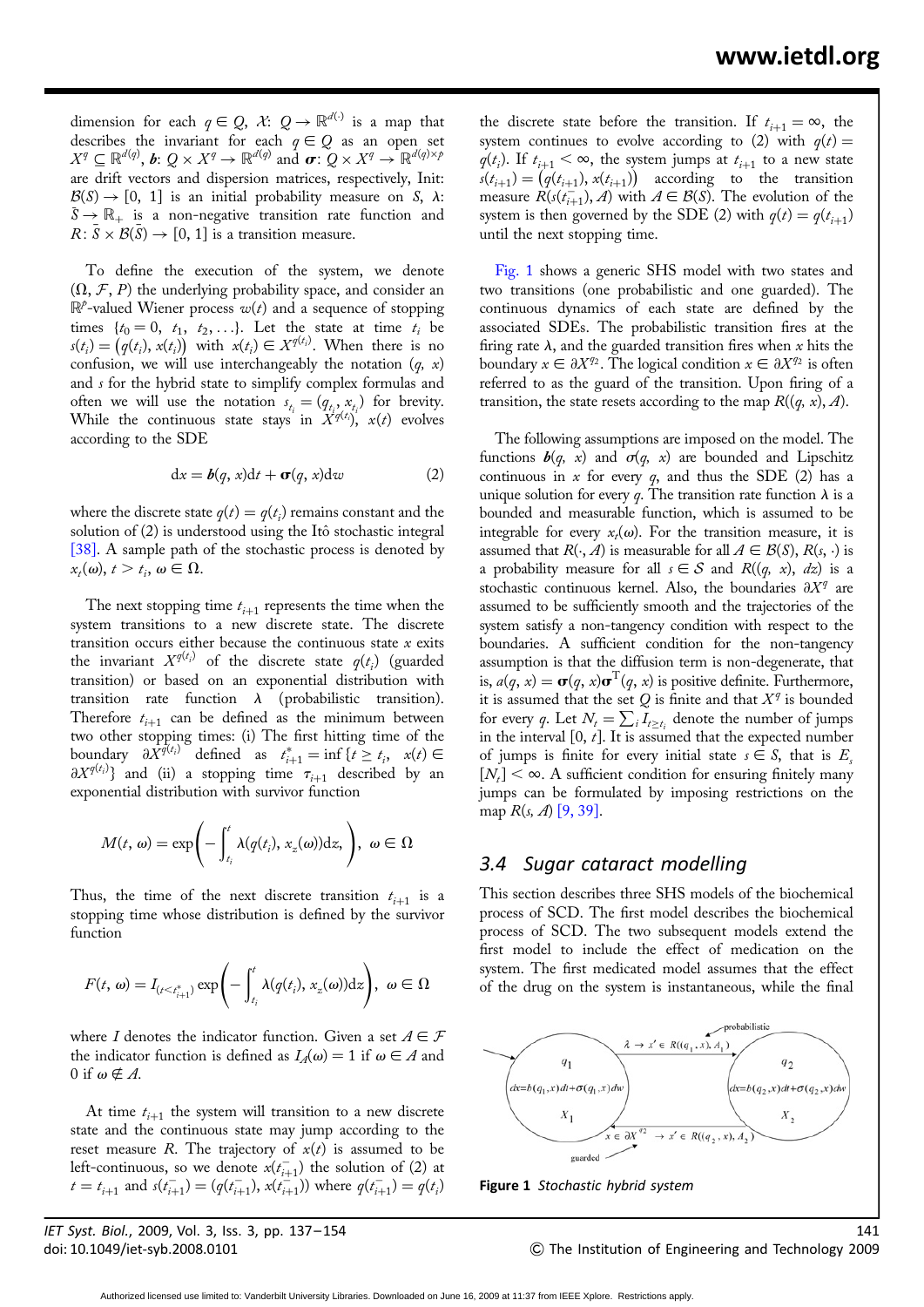model is designed to incorporate probabilistic delay to model absorption and metabolisation.

SCD model (SCD1): A sugar cataract distorts the light passing through the lens of an eye by attracting water to the lens when an excess of sorbitol is present. Often these cataracts are formed in the eyes of diabetic patients who have highly fluctuating blood sugar levels. Several factors affect the accumulation of sorbitol including the amount of the enzyme SDH. SDH catalyses the reversible oxidation of sorbitol and other polyalcohols to the corresponding keto-sugars [8]. There are eight chemical species involved in the reaction: NADH( $x_1$ ), E–NADH( $x_2$ ), NAD<sup>+</sup>( $x_3$ ),  $E-\text{NAD}^{+}(x_4)$ , SDH( $x_5$ ), Fructose( $x_6$ ), Sorbitol( $x_7$ ) and the inactive form of SDH (Z).

A SHS model for SCD (SCD1) has been previously presented in [5, 40]. The ranges are bounded and are estimated using realistic concentration values derived from experimental data and Michaelis –Menten constants (Km) defined as the rate of the reaction at half-maximal velocity [8]. Table 1 describes the seven reactions and rates involved in SCD. The rates are calculated based on the average concentrations for each chemical species and the kinetic coefficients presented in Table 1. The first six reactions are classified as fast and the last reaction is classified as slow because it is orders of magnitude slower than the other reactions. Further discussion on the classification of fast and slow reactions can be found in [5].

Each of the six fast reactions are modelled using the SDE (1). The inactive form of SDH (Z) is not a reactant in any of the chemical equations, so its concentration is not modelled. The equations describe the rates of change of the individual chemical species and are

$$
dx_1 = (-k_1x_1x_5 + k_2x_2)dt - \sqrt{k_1x_1x_5}dw_1 + \sqrt{k_2x_2}dw_2
$$
  
\n
$$
dx_2 = (k_1x_1x_5 - k_2x_2 - k_3x_2x_6 + k_4x_4x_7)dt + \sqrt{k_1x_1x_5}dw_1
$$
  
\n
$$
-\sqrt{k_2x_2}dw_2 - \sqrt{k_3x_2x_6}dw_3 + \sqrt{k_4x_4x_7}dw_4
$$
  
\n
$$
dx_3 = (k_5x_4 - k_6x_3x_5)dt + \sqrt{k_5x_4}dw_5 - \sqrt{k_6x_3x_5}dw_6
$$
  
\n
$$
dx_4 = (k_3x_2x_6 - k_4x_4x_7 - k_5x_4 + k_6x_3x_5)dt + \sqrt{k_3x_2x_6}dw_3
$$
  
\n
$$
-\sqrt{k_4x_4x_7}dw_4 - \sqrt{k_5x_4}dw_5 + \sqrt{k_6x_3x_5}dw_6
$$
  
\n
$$
dx_5 = (-k_1x_1x_5 + k_2x_2 + k_5x_4 - k_6x_3x_5)dt - \sqrt{k_1x_1x_5}dw_1
$$
  
\n
$$
+\sqrt{k_2x_2}dw_2 + \sqrt{k_5x_4}dw_5 - \sqrt{k_6x_3x_5}dw_6
$$
  
\n
$$
dx_6 = (-k_3x_2x_6 + k_4x_4x_7)dt - \sqrt{k_3x_2x_6}dw_3 + \sqrt{k_4x_4x_7}dw_4
$$
  
\n
$$
dx_7 = (k_3x_2x_6 - k_4x_4x_7)dt + \sqrt{k_3x_2x_6}dw_3 - \sqrt{k_4x_4x_7}dw_4
$$

The single slow reaction SDH  $\rightarrow$  Z describes the conversion of the enzyme (SDH) into its inactive form at a rate of  $k_7x_5$ . When the reaction occurs, the number of molecules of  $x_5$  is decreased by one and the concentration is decreased by

Table 1 Sugar cataract reactions and kinetic coefficients

| Reaction                                              | Kinetic<br>coefficient | Rate  |
|-------------------------------------------------------|------------------------|-------|
| $SDH + NADH \rightarrow E - NADH$                     | $k_1 = 6.2$            | 31.1  |
| $E$ – NADH $\rightarrow$ SDH + NADH                   | $k_2 = 33$             | 151   |
| $E$ – NADH + $F \rightarrow E$ – NAD <sup>+</sup> + S | $k_3 = 0.0022$         | 6     |
| $E - NAD^{+} + S \rightarrow E - NADH + F$            | $k_4 = 0.0079$         | 19.5  |
| $E - NAD^+ \rightarrow SDH + NAD^+$                   | $k_5 = 227$            | 998   |
| $SDH + NAD^{+} \rightarrow E - NAD^{+}$               | $k_6 = 0.61$           | 3.2   |
| $SDH \rightarrow Z$                                   | $k_7 = 0.0019$         | 0.002 |

 $d_1 = 10^{-21}$  µM. The SHS model can be seen in Fig. 2. The reset on the transition  $(x_5 - d_1)$  describes the effect of the single slow reaction on the concentration of  $x_5$ . For the SCD system, the classifications of the reactions do not change dynamically because the kinetic coefficients are significantly different and the chemical concentrations do not fluctuate widely.

SCD model with medication control (SCD2): Drugs can help patients who are at high risk of developing sugar cataracts. These drugs work by inhibiting the enzyme SDH thereby reducing the rate at which SDH reacts with other molecules in the system. This initially results in less sorbitol production; however, since the reversible reactions are tightly coupled, the results can have side effects such as increasing the fructose levels.

We have created a new SHS model (SCD2), shown in Fig. 3, of drug-modulated SCD to include the effect that drug has on the system. The application of the drug is represented as a new discrete mode that represents



Figure 2 SHS model of SCD1



Figure 3 SHS model of medication-controlled SCD2

Authorized licensed use limited to: Vanderbilt University Libraries. Downloaded on June 16, 2009 at 11:37 from IEEE Xplore. Restrictions apply.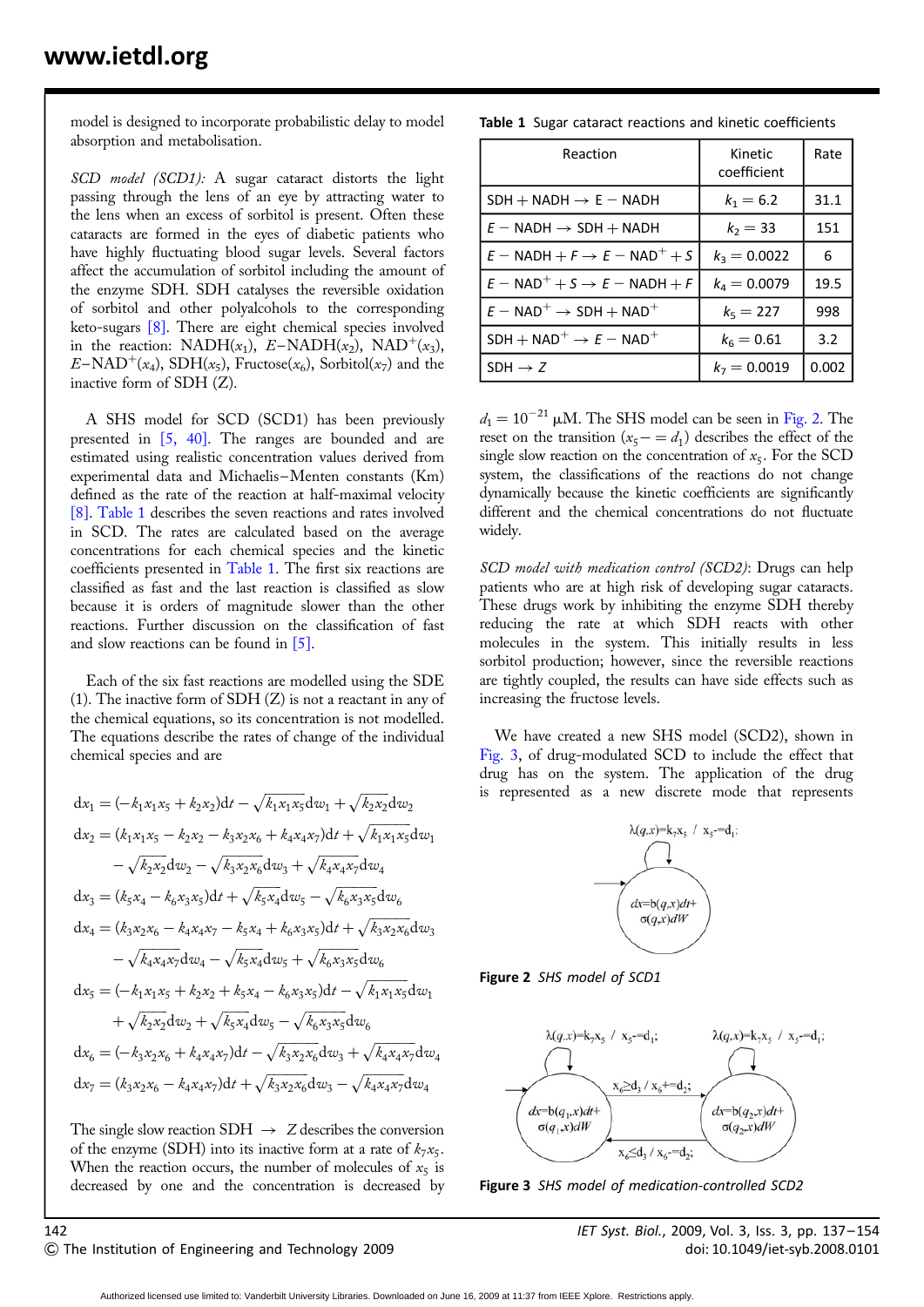drug-influenced dynamics where the reaction rates  $k_1$ ,  $k_6$  and  $k<sub>7</sub>$  are reduced by 50% to model the inhibition of the enzyme. Since the drug is metabolised slowly and the amount that the rates are reduced is directly proportional to the concentration of the drug, modelling a constant concentration is a reasonable approximation.

We have modelled the drug administration based on an elevated level of fructose. It is assumed that patients selfmonitor and self-administer the medication. When the amount of fructose in the blood rises above a threshold  $d_3 = 250 \mu M$ , we use a guarded transition to drive the system to a new state, which introduces the effect of the drug. When the fructose level drops back below  $d_3$ , we use another guarded transition to transition to the original state effectively removing the effect of the drug. We also include resets on the mode transitions to avoid infinitely fast switching that arises due to the stochastic nature of the Wiener process. The reset increases or decreases the fructose concentration by  $d_2 = 1 \mu M$ . Fast switching could also be avoided by using guards that do not overlap (a slightly larger value for increasing guards and a slightly smaller value for decreasing guards). We selected to use state resets in order to reduce the number of the states required by the discrete approximation of the SHS.

This type of guard eliminates the need for the reset on the transition, but we found that this was not appropriate for this model, and it adds complexity to the analysis of the system.

SCD model with probabilistically delayed medication effect (SCD3): The SCD2 model is effective for demonstrating the effect of medication on the reactions; however, realistically the effect of the drug will not be immediate because of variable drug metabolism rates. Drugs are generally administered in a form called a prodrug, which allows the transport of the actual drug to the appropriate cells. This prodrug is metabolised into an active form of the drug at different rates for different people. Furthermore, once a patient discontinues taking a drug, the body can metabolise the residual drug at variable rates depending on many factors.

We have developed a model (SCD3), seen in Fig. 4, which incorporates two new states to model the delay of the conversion from prodrug to drug  $(q_2)$  and metabolism after dosage is discontinued  $(q_4)$ . We use guarded transitions to model exiting the medicated and non-medicated states and entering the respective delay states. We then use probabilistic transitions to model the exit from the delay states to model the stochastic nature of the conversion and metabolism rates. The value  $d_4 = 0.05$  is the rate of an exponential distribution that models the delay incurred by the conversion of prodrug to drug, and  $d_5 = 0.05$  is the value, which models the exponential distribution corresponding to the drug metabolism delay. These values were chosen so the average delay is on the order of one hour, which is reasonable for the SCD system, but the values could be easily changed to model other types of medications. SHS can also incorporate the



Figure 4 SHS model of medication-controlled SCD3 with delays

continuous state into the transition rate if such a model is necessary.

The continuous dynamics of the medicated  $(q_3)$  and nonmedicated  $(q_1)$  states are consistent with SCD2. The dynamics of the delay state  $q_2$  are the same as those in state  $q_1$  to reflect the lack of change while the prodrug is being converted into the drug. The dynamics in the delay state  $q_4$ model the metabolism of the drug after the administration is removed, so the kinetic coefficients are adjusted to reflect their half-life values. The coefficients can be adjusted to model various drugs.

#### 3.5 Simulation results

To better understand and validate our models, we present simulation results using variants of the SSA and EM algorithms. The SSA simulates chemical reactions consuming reactants and creating products one reaction at a time. Individual reactions in a system are assigned probabilities of occurrence, and probability distributions are used to choose, which reaction fires at each iteration. Once a reaction fires, the quantities of reactants and products are updated [1]. The SSA is very accurate because of its level of precision, but it can be inefficient for large systems or fast reactions because many iterations must be completed before results can be observed. To efficiently handle practical systems, computational improvements such as  $\tau$ -leaping or R-leaping have been devised for the SSA [41, 42]. R-leaping increases the number of reactants consumed and products produced in each step by a factor of R. This increases the efficiency of the approximation, but will degrade the accuracy for certain systems.

For simulation of SCD2 and SCD3, we have created a new algorithm, the HSSA, which implements the SSA using R-leaping and discrete transitions between modes. The

Authorized licensed use limited to: Vanderbilt University Libraries. Downloaded on June 16, 2009 at 11:37 from IEEE Xplore. Restrictions apply.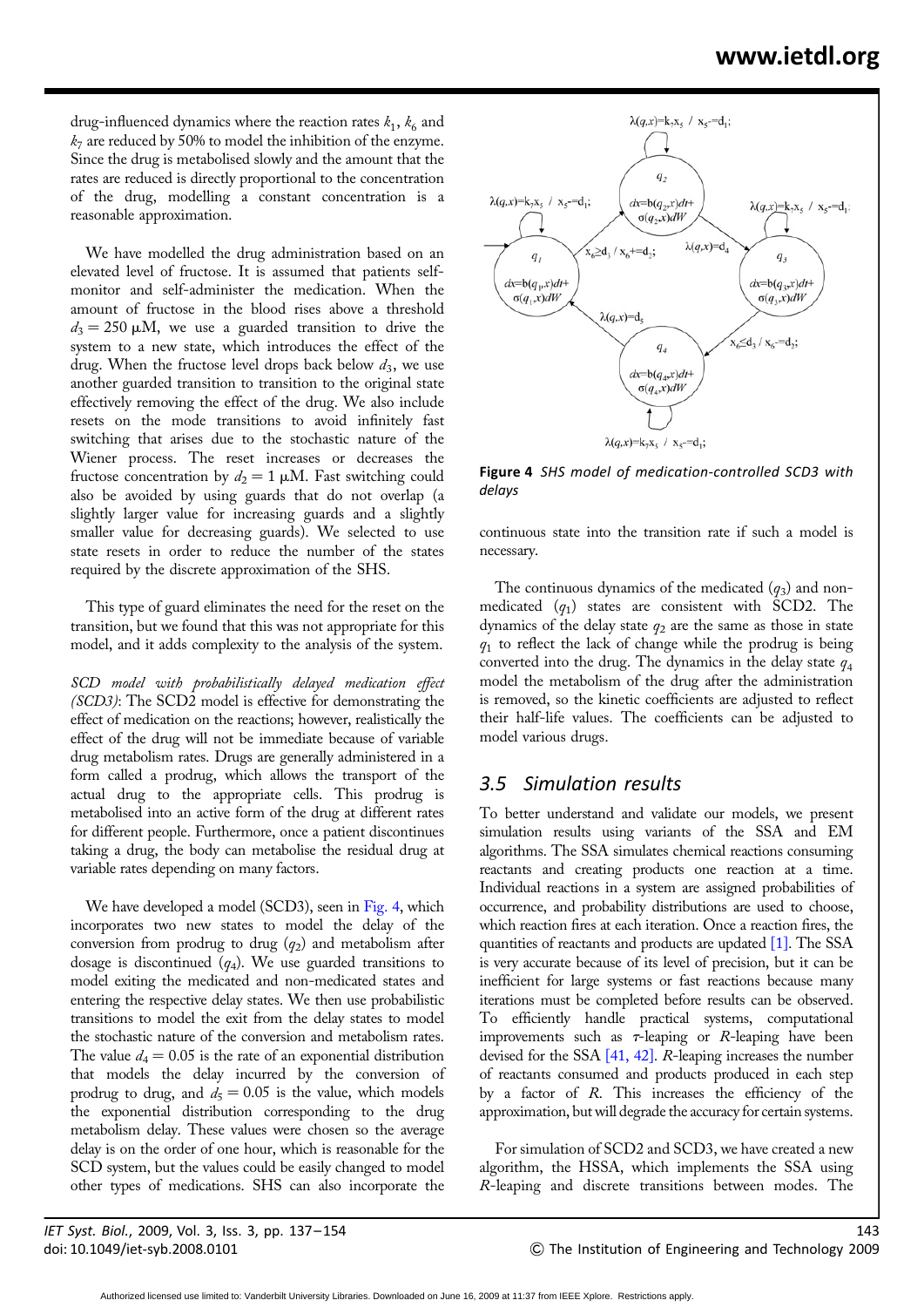standard R-leaping SSA is extended to incorporate the discrete dynamics, which are found in the SCD2 and SCD3 models. After each iteration of the SSA, the guards for all valid transitions are tested, and a transition which validates its guard conditions is fired if possible. Once the transition resets have been executed, the SSA algorithm resumes in the new state.

One iteration of the SSA describes the evolution of the chemical system over a very small unit of time and is considered to be equivalent to solving the CME for that state and timestep. Interrupting the multiple iterations of the SSA required to define a longer time span does not affect the convergence of the SSA, and is used in all fast/ slow chemical simulation techniques for decomposing the problem to make it more efficient. Therefore the HSSA can be considered as equivalent to solving the CME with hybrid switches.

The stochastic continuous dynamics of the SCD models presented in this work can be directly simulated using EM approximations [43]. EM approximations estimate the rate of change of the individual chemical species based on the current chemical concentrations and viable reactions. An appropriate step size must be chosen for the system to ensure an accurate approximation.

To accurately model the discrete transitions of the SCD models, we have developed a variant of the EM approximations called the HEM. In HEM, discrete transitions are incorporated into the EM approximations by analysing the state between steps of updating the continuous dynamics. If a guard condition on a transition is satisfied, then the transition is fired and resets are executed. Once the state is updated, the EM algorithm continues in the new state. Probabilistic transition firing is determined for both HEM and HSSA using the technique described in [39]. We draw a sample from a uniform distribution and test the exponential decay at various times to determine the jump time for each probabilistic transition. When the exponential decay is greater than or equal to the random value, the transition is fired.

Since the SSA algorithm accurately numerically simulates the stochastic time evolution of well-stirred coupled chemical reactions [42], we compare the results of our HSSA and HEM algorithms to demonstrate accuracy of the SHS models. In Fig. 5 we compare the sorbitol and fructose concentrations for the SCD1, SCD2 and SCD3, models, respectively. We chose sorbitol and fructose because they are the two chemicals that are most directly correlated with the development of cataracts. The initial conditions and parameters for all the experiments are shown in Table 2 from [44]. Figs.  $5a-5c$  display the average concentration at each time step for sorbitol and fructose for 100 runs of the three models. The figures display the comparison between the HSSA and HEM approximation for sorbitol and fructose to demonstrate the

correctness of the SCD models. The 100 HSSA simulations completed in 98 h, and the 100 HEM simulations took 8 min on a 3 GHz desktop computer.

# 4 Probabilistic verification

In this section, we formulate the safety and reachability problems for the SCD system, we show that both can be characterised as viscosity solutions of a system of coupled HJB equations, and we present a numerical method for solving these equations.

### 4.1 Problem formulation

Biologists have determined that a ratio of sorbitol to fructose that is greater than one is correlated to the beginning stages of sugar cataract formation  $[45]$ . It has been shown that fructose and SDH play a significant role in the accumulation of sorbitol in the eye, which in turn begins the formation of sugar cataracts.

Simulations can determine whether or not a certain starting state will eventually lead to sugar cataract formation; however, it is much more useful to examine all possible starting states, which can be accomplished through verification. Since a ratio of sorbitol to fructose that is greater than one is correlated to the beginning stages of sugar cataract formation, we have identified those states, which meet that criteria as the set of unsafe states. States with a sorbitol to fructose ratio greater than 0.5 but less than 1 correspond to eyes, which are possibly at risk, but not at high risk of cataract formation. States with a ratio of less than 0.5 are at low risk and therefore are desirable, or target states. The unsafe and target sets are depicted in Fig. 6.

Medication can be administered to inhibit the enzyme SDH, which is intended to help keep sugar cataracts from forming in high-risk patients. The safety probability for the medicated model describes the probability that an initial state will transition to an unsafe state given the administration policy for the drug. The reachability probability for a state describes the probability that the patient will transition from the current state to a safer state without first reaching the unsafe states under the given drug administration policy.

### 4.2 Reachability analysis

Safety is a special case of the reachability problem, so we will formulate the reachability problem first and then the safety problem. The target and unsafe sets for SHS can be described as unions of target and unsafe sets, respectively, for multiple modes. Let  $T = \bigcup_{q \in Q_T} \{q\} \times T^q$  and  $U = \bigcup_{q \in Q_U} \{q\} \times U^q$  be subsets of S representing the set of target and unsafe states, respectively. We assume that  $T<sup>q</sup>$ and  $\bar{U}^q$  are proper open subsets of  $\bar{X}^q$  for each q, that is,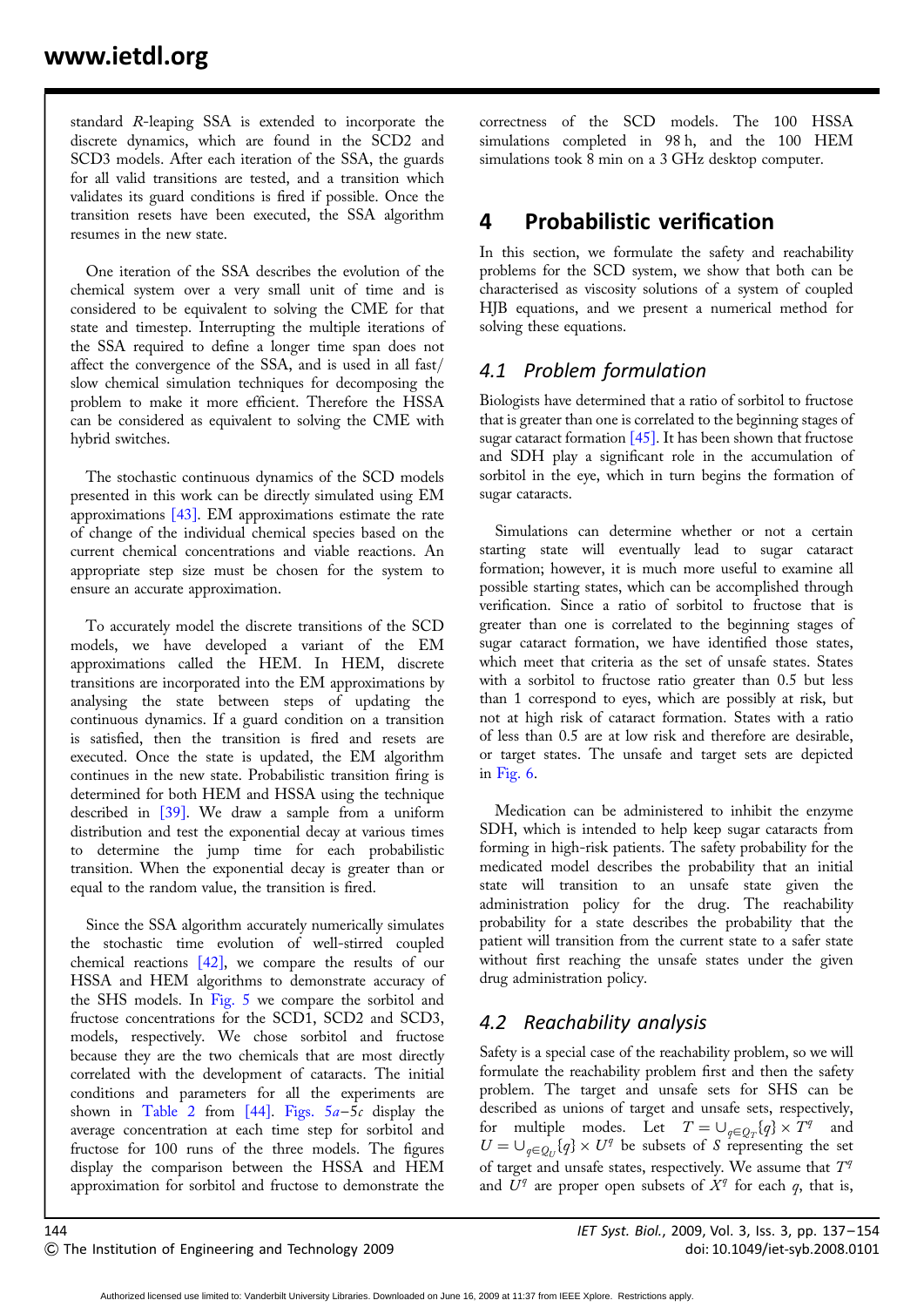



 $\partial T^q \cap \partial X^q = \partial U^q \cap \partial X^q = \emptyset$  and the boundaries  $\partial T^q$  and  $\partial U^q$  are sufficiently smooth. We define  $\Gamma^q = X^q \setminus (\bar{T}^q \cup$  $\bar{U}^q$ ) and  $\Gamma = \bigcup_{q \in Q} \{q\} \times \Gamma^q$ . The initial state (which, in general, can be a probability distribution) must lie outside the sets  $T$  and  $U$ . The transition measure  $R(s, A)$  is assumed to be defined so that the system cannot jump directly to U or T.

Consider the stopping time  $\tau = \inf \{ t \geq 0 : s(t) \in \partial T \cup \partial T \}$  $\partial U$ } corresponding to the first hitting time of the boundary

IET Syst. Biol., 2009, Vol. 3, Iss. 3, pp. 137–154 145

doi: 10.1049/iet-syb.2008.0101  $\bullet$  The Institution of Engineering and Technology 2009

Authorized licensed use limited to: Vanderbilt University Libraries. Downloaded on June 16, 2009 at 11:37 from IEEE Xplore. Restrictions apply.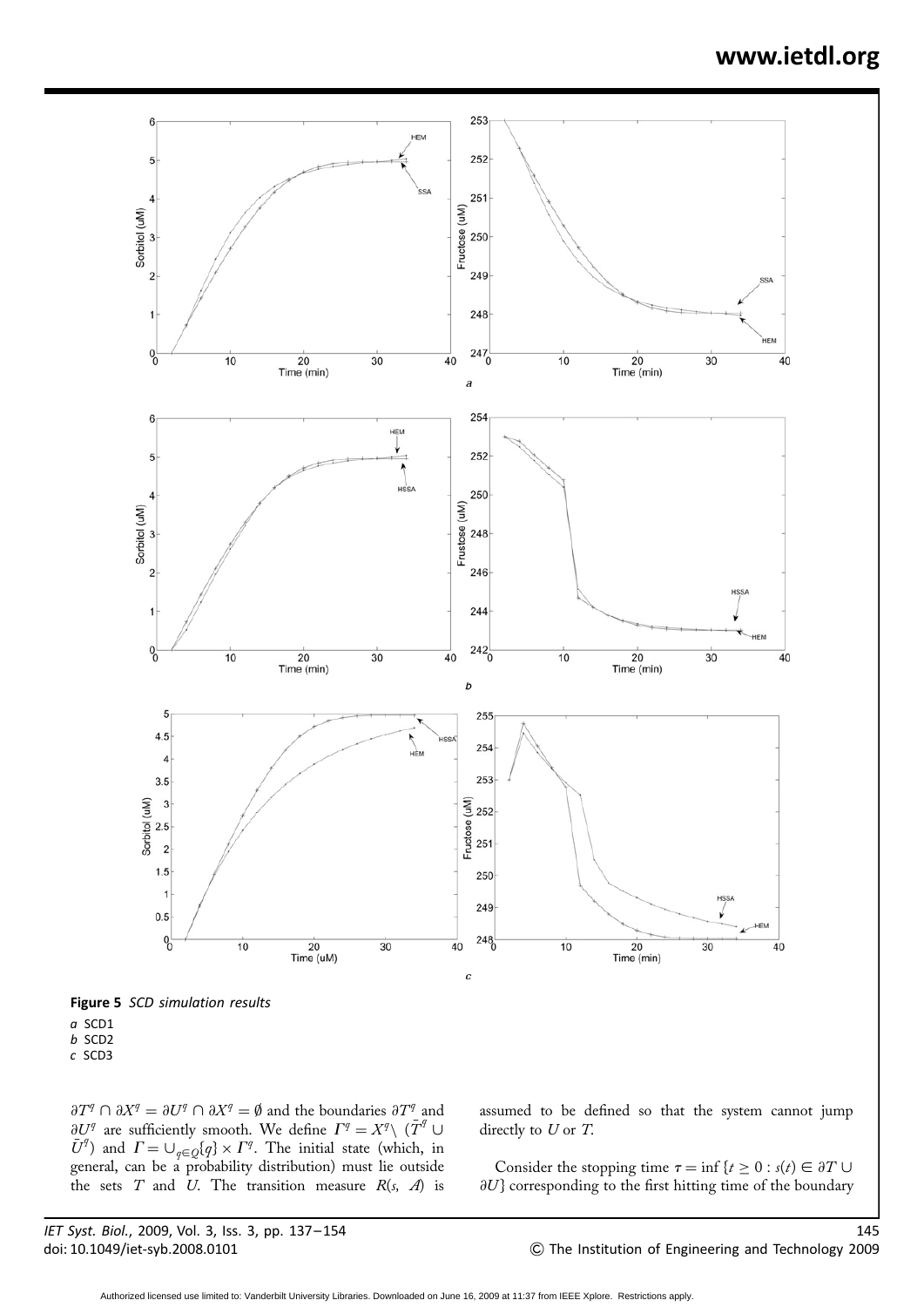| Initial Cond. | Value, µM | Constant | Value            |
|---------------|-----------|----------|------------------|
| $x_1$         | 5.0       | $d_1$    | $10^{-21} \mu M$ |
| $x_2$         | 0.0       | $d_2$    | $5 \mu M$        |
| $x_3$         | 5.0       | $d_3$    | 250 μM           |
| $X_4$         | 0.0       | $d_4$    | 0.05             |
| $x_{5}$       | 1.0       | $d_{5}$  | 0.05             |
| $X_6$         | 253.0     | HEM step | 0.0001           |
| $X_7$         | 0.0       | R        | 0.10             |

Table 2 Initial conditions and constants for the SCD models



Figure 6 Graphical depiction of the unsafe and target sets

of the target or unsafe set. Let  $s$  be an initial state in  $\Gamma$ , then we define the function  $V: \bar{I} \to \mathbb{R}_+$  by

$$
V(s) = \begin{cases} E_s[I_{(s(\tau^-) \in \partial T)}], & s \in \Gamma \\ 1, & s \in \partial T \\ 0, & s \in \partial U \end{cases}
$$

where  $E<sub>s</sub>$  denotes the expectation of functionals given the initial condition s and I denotes the indicator function. The function  $V(s)$  can be interpreted as the probability that a trajectory starting at  $s$  will reach the set  $T$  while avoiding the set U. If the state hits the boundary of the unsafe or target set, then the value function will take the value 0 and 1, respectively, and it is assumed that the execution of the SHS terminates.

Given the assumptions on the sets  $T$  and  $U$  and their boundaries, we can construct a bounded function  $c : \overline{S} \rightarrow$  $\mathbb{R}_+$  continuous in x such that

$$
c(q, x) = \begin{cases} 1, & \text{if } x \in \partial T^q \\ 0, & \text{if } x \in \partial U^q \cup \partial X^q \end{cases}
$$

We define a counting process  $p^*$  by

$$
p^*(t) = \sum_{i=1}^{\infty} I_{(t \ge t_i)} I_{(s(t_{i-}) \in \partial S)}
$$

The process  $p^*(t)$  counts the number of times the trajectory hits the boundary  $\partial S$  and jumps up to time t [46]. Then, the value function  $V$  can be written as

$$
V(s) = E_s \left[ \int_0^\infty c(q_{t-}, x_{t-}) \mathrm{d}p^*(t) \right] \tag{3}
$$

The formulation of the reachability problem described above can be modified to describe safety. In a safety problem, we are given a set of safe states and we want to compute the probability that the system execution from an arbitrary (safe) initial state will go outside the safe set. Let  $B = \bigcup_{q \in Q_B} \{q\} \times$  $B<sup>q</sup>$  be a subset of S representing the set of safe states. We assume that the set of unsafe states  $X^q \setminus B^q$  for each q is a proper subset of  $X^q$ , that is,  $\partial X^q \cap \partial B^q = \emptyset$ . The initial state must lie inside the safe set  $B$  and the transition measure  $R(s, A)$  is defined so that the system cannot jump out of the safe set directly to the unsafe set. We can transform the safety problem to a reachability problem by defining the target set as  $T^q = X^q \backslash B^q$  and the unsafe set as  $U^q = \emptyset$ . Note that in this case, the definition of  $\Gamma^q$  becomes  $\Gamma^q = X^q \setminus (T^q \cap U^q) = B^q$ . Clearly with this transformation, the probability that the system is unsafe can be computed as the value function described by (3) similarly to the reachability problem.

Using a dynamic programming argument, it can be shown that the value function  $V$  for the reachability problem of SHSs is similar to the value function for the exit problem of a standard stochastic diffusion, but the running and terminal costs depend on the value function  $V$  itself. A detailed proof of the derivation can be found in [9]. We define  $L^V(q, x) =$  $\lambda(q, x) \int_{\Gamma} V(y) R((q, x), dy), \psi^{V}(q, x) = c(q, x) + \int_{\Gamma} V(y)$  $R((q, x), dy)$  and  $\Lambda(t) = \exp\{-\int_0^t \lambda(q_0, x_z)dz\}$ . Then for  $s \in T$ 

$$
V(s) = E_s \left[ \int_0^{t_1^*} \Lambda(t) L^V(q_{t-}, x_{t-}) dt + \Lambda(t_1^*) \psi^V(q_{t_1^*}, x_{t_1^*}) \right]
$$
\n(4)

Equation (4) is similar to the discounted cost criterion with a target set of a standard stochastic diffusion [29]. The main difference is that the running cost  $L^V(q, x)$  and the terminal cost  $\psi^V(q, x)$  depend on the value function. It should be noted that the SHS satisfies the strong Markov property, and the same procedure can be repeated every time a jump occurs. Further, it can be shown under the non-degeneracy assumption that  $V$  is bounded and continuous  $[9, 44]$ . Then, based on the results of  $\left[29\right]$  V can be characterised as the viscosity solution of a system of HJB equations. In particular,  $V$  is the unique viscosity solution of the system of equations

$$
\mathcal{H}_{V}((q, x), V, D_{x}V, D_{x}^{2}V) = 0 \text{ in } \Gamma^{q}, \quad q \in Q \quad (5)
$$

with boundary conditions

$$
V(q, x) = \psi^V(q, x) \text{ on } \partial \Gamma^q, \quad q \in Q \tag{6}
$$

Authorized licensed use limited to: Vanderbilt University Libraries. Downloaded on June 16, 2009 at 11:37 from IEEE Xplore. Restrictions apply.

<sup>146</sup> IET Syst. Biol., 2009, Vol. 3, Iss. 3, pp. 137– 154 & The Institution of Engineering and Technology 2009 doi: 10.1049/iet-syb.2008.0101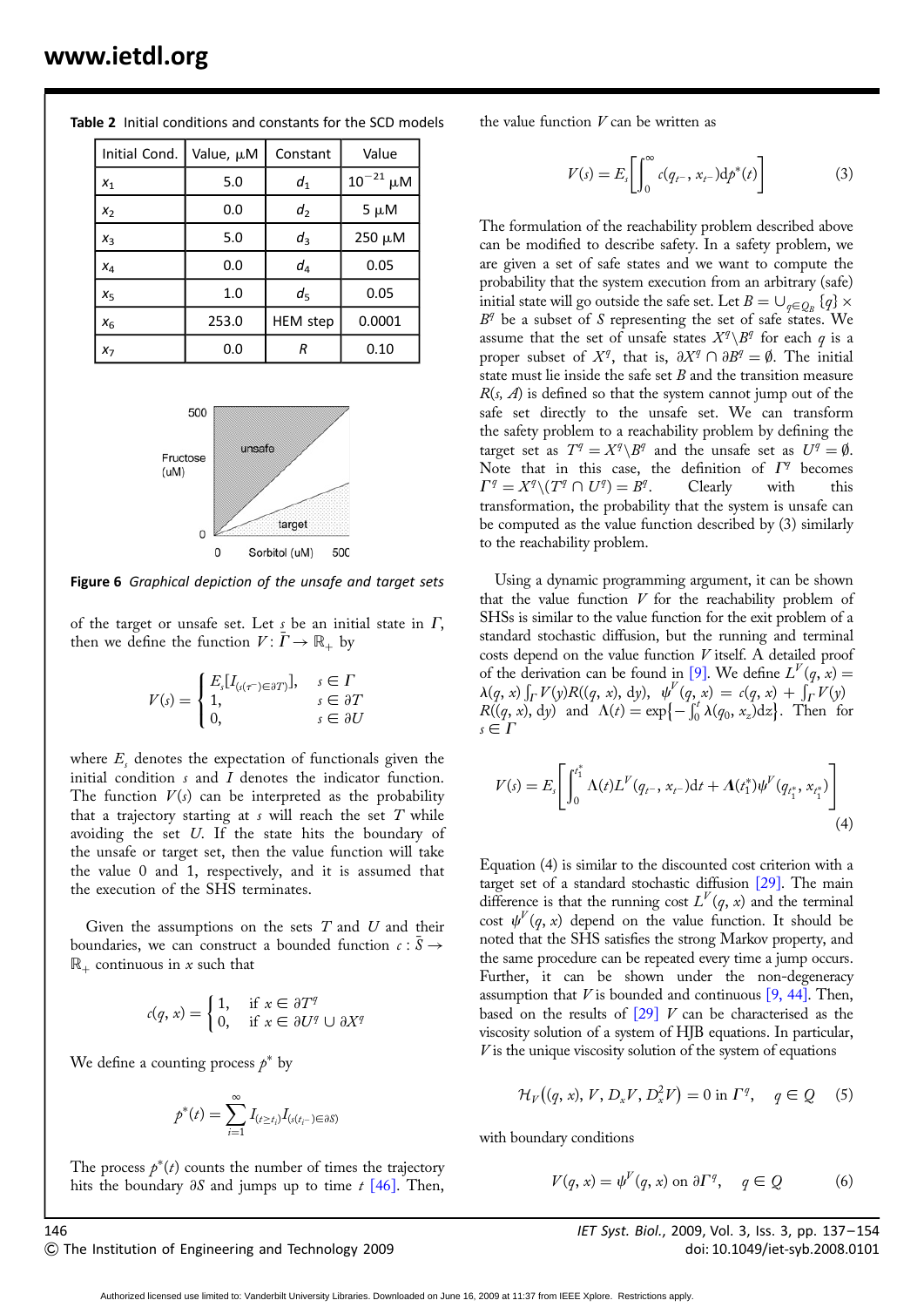where

$$
\mathcal{H}_{V}((q, x), V, D_x V, D_x^2 V) = b(q, x)D_x V
$$
  
+  $\frac{1}{2}$ tr $(a(q, x)D_x^2 V) + \lambda(q, x) V + L^V(q, x)$ 

Equation (5) describes a set of coupled second-order partial differential equations (one for each discrete state), with boundary conditions given by (6), which can be viewed as a set of HJB equations associated with the reachability problem for the SHS. The coupling between the equations arises because the value function in a particular mode depends on the value function in the adjacent modes and is formally captured by the dependency of the running and terminal costs  $L^V(q, x)$  and  $\psi^V(q, x)$  on the value function V.

#### 4.3 Numerical methods for reachability analysis

One of the advantages of characterising reachability as a viscosity solution is that for computational purposes we can use well-known numerical algorithms. In this paper, we employ the finite difference method presented in [29] to compute locally consistent MCs that approximate the original stochastic process while preserving local mean and variance. We consider a discretisation of the state space denoted by  $\bar{S}^b = \bigcup_{q \in Q} \{q\} \times \bar{S}^b_q$  where  $\bar{S}^b_q$  is a set of discrete points approximating  $X^q$  and  $h > 0$  is an approximation parameter characterising the distance between neighbouring points. By abuse of notation, we denote the sets of boundary and interior points of  $\bar{S}_q^b$  by  $\partial S_q^b$  and  $S_q^b$ , respectively. By the boundness assumption, the approximating MC will have finitely many states, which are denoted by  $s_n^b = (q_n^b, \xi_n^b), n = 1, 2, ..., N$ .

First, we consider the continuous evolution of the SHS between jumps and assume that the state is  $(q, x)$ . The local mean and variance given by the SDE (1) on the interval [0,  $\delta$ ] are

$$
E[x(\delta) - x] = b(q, x)\delta + o(\delta)
$$

$$
E[(x(\delta) - x)(x(\delta) - x)^{T}] = a(q, x)\delta + o(\delta)
$$

Let  $\{q_n^b = q,\,\xi_n^b\}$  describe the MC on  $S_q^b \subset X^q$  with transition probabilities denoted by  $p_D^b((q,\,x),\, (q',\,x'))$ . A locally consistent MC must satisfy

$$
E[\Delta \xi_n^b] = \boldsymbol{b}(q, x) \Delta t^b(q, x) + o(\Delta t^b(q, x))
$$

and

$$
E[(\Delta \xi_n^b - E[\Delta \xi_n^b])(\Delta \xi_n^b - E[\Delta \xi_n^b])^T]
$$
  
=  $a(q, x)\Delta t^b(q, x) + o(\Delta t^b(q, x))$ 

where  $\Delta \xi_n^b = \xi_{n+1}^b - \xi_n^b$ ,  $\xi_n^b = x$  and  $\Delta t^b(q, x)$  are appropriate interpolation intervals (or the 'holding times') for the MC.

The diffusion transition probabilities  $p_D^b((q, x), (q', x'))$  and the interpolation intervals can be computed systematically from the parameters of the SDE (details can be found in [29]). For a uniform grid with  $e_i$  denoting the unit vector in the ith direction, the transition probabilities are

$$
p_D^b((q, x), (q, x \pm be_i)) = \frac{a_{ii}(q, x)/2 + bb_i^{\pm}(q, x)}{Q(q, x)}
$$
  

$$
p_D^b((q, x), (q, x + be_i + be_j)) = p_D^b((q, x), (q, x - be_i - be_j))
$$
  

$$
= \frac{a_{ij}^+(q, x)}{2Q(q, x)}
$$
  

$$
p_D^b((q, x), (q, x - be_i + be_j)) = p_D^b((q, x), (q, x + be_i - be_j))
$$
  

$$
= \frac{a_{ij}^-(q, x)}{2Q(q, x)}
$$

and the interpolation intervals are  $\Delta t(q, x) = \frac{b^2}{Q(q, x)}$ where  $Q(q, x) = \sum_i a_{ii}(q, x) - \sum_{i, j : i \neq j} |(a_{ij}(x)|/2) + \sum_i b |b_i|$  $(q, x)$ , and  $a^+ = \max\{a, 0\}$  and  $a^- = \max\{-a, 0\}$  denote the positive and negative parts of a real number.

Next, we consider the jumps with transition rate  $\lambda(q, x)$ and transition measure  $R((q, x), A)$ . Suppose that at time t the state is  $\{q_n^b = q, \xi_n^b = x\}$ . The probability that a jump will occur on  $[t, t + \delta)$  conditioned on the past data can be approximated by

$$
P[(q, x) \text{ jumps on } [t, t + \delta) | q(s), x(s), w(s), s \leq t]
$$
  
=  $\lambda(q, x)\delta + o(\delta)$ 

The *i*th jump of the approximating process is denoted by  $\zeta((q, x), \rho_i)$  where  $\rho_i$  are independent random variables with distribution  $\overline{R} = {\rho : \zeta((q, x), \rho_i) \in A} = R((q, x), A)$  with compact support  $\Pi$ . Let  $\zeta^b$  be a bounded measurable function such that  $|\zeta^{b}((q, x), \rho) - \zeta((q, x), \rho)| \to 0$  as  $b \to 0$ uniformly in x for each  $\rho$  and which satisfies  $\zeta^b((q, x), \rho) \in \bar{S}^b$ .

If  $x \in S_q^b$ , then with probability  $p_{jump}^b(q, x) = \lambda(q, x)$  $\Delta t^{b}(q, x) + \frac{i}{q}(\Delta t^{b}(q, x))$  there is a jump and the next state is  $(q_{n+1}^b, \xi_{n+1}^b) = \zeta^b((q, x), \rho_i)$  and with probability  $1 - p_{\text{jump}}^b(q, x)$  the next state is determined by the diffusion probabilities  $p_D^b$ , thus the transition probabilities are given by

$$
\begin{aligned} \n p^b((q, x), (q', x')) &= (1 - p_{\text{jump}}^b(q, x)) p_D^b((q, x), (q', x')) \\ \n &+ p_{\text{jump}}^b(q, x) \bar{R}\{p: \zeta^b((q, x), p) = (q', x' - x)\} \n \end{aligned} \tag{7}
$$

For the points  $x \in \partial S_q^b$  in the boundary, the next state is determined by  $\zeta^{b}((q, x), \rho_i)$  with probability 1 and the transition probabilities are given by

$$
p^{b}((q, x), (q', x')) = \bar{R}\{p: \zeta^{b}((q, x), p) = (q', x' - x)\} \quad (8)
$$

Let  $\bar{T}^b = \bar{s}^b \cap \bar{T}$  and  $\bar{U}^b = \bar{s}^b \cap \bar{U}$  denote the discretised target and unsafe sets respectively. We denote by  $n_i$ , the times of the jumps between modes and  $v_h$  the stopping time

IET Syst. Biol., 2009, Vol. 3, Iss. 3, pp. 137– 154 147

Authorized licensed use limited to: Vanderbilt University Libraries. Downloaded on June 16, 2009 at 11:37 from IEEE Xplore. Restrictions apply.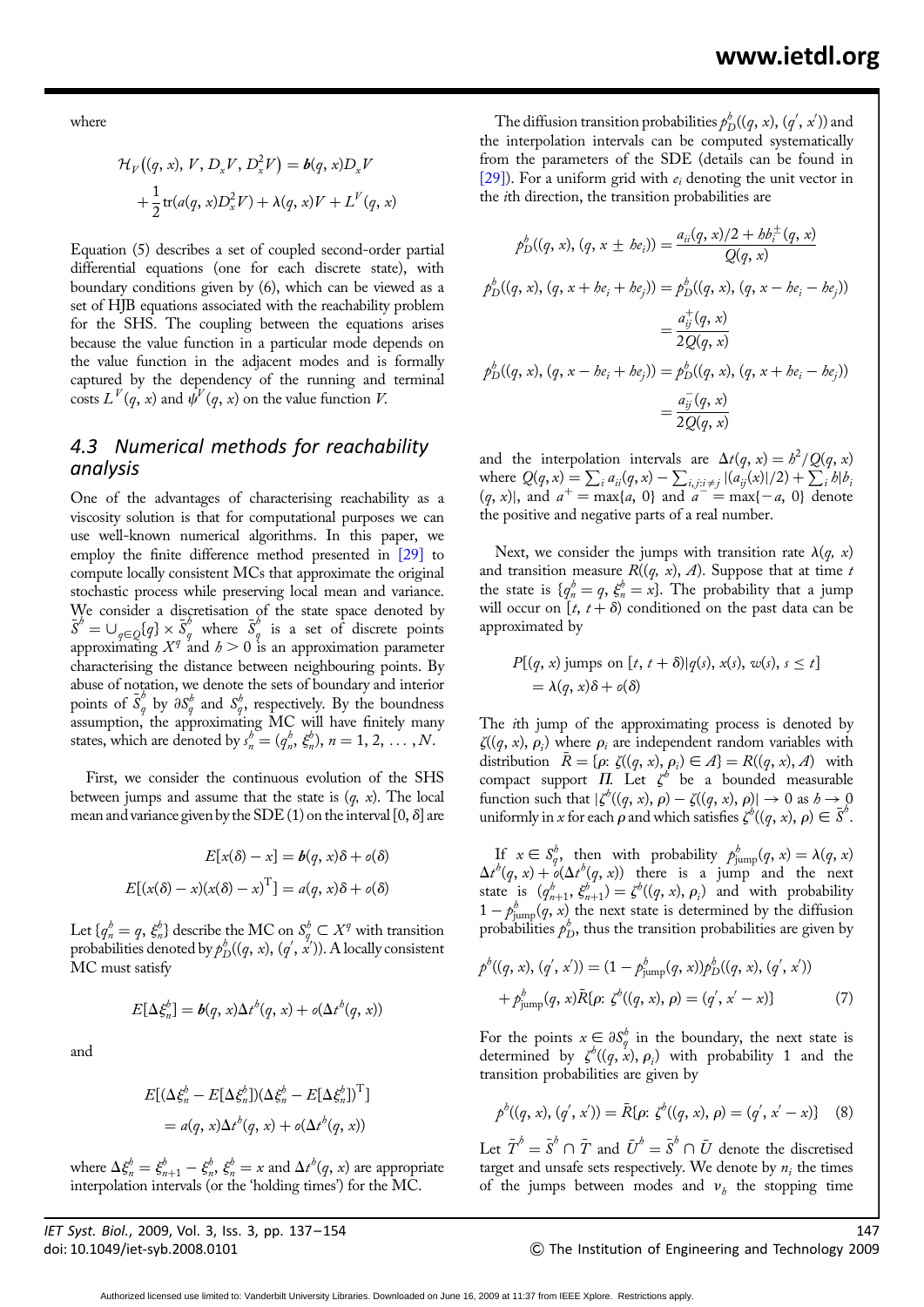representing that  $(q_n^b, \xi_n^b) \in \overline{T}^b \cup \overline{U}^b$ , then the value function  $V$  can be approximated by

$$
V^{b}(s) = E_{s} \left[ \sum_{n=0}^{v_{b}} c(q_{n}^{b}, \xi_{n}^{b}) I_{(n=n_{i})} \right]
$$

The function  $V^b$  can be computed using a value iteration algorithm using value iteration assuming appropriate initial conditions, and it converges to the value function  $V$  of the SHS as  $h \to 0$ . The proof of the convergence can be found in [9].

Analysis of the computational complexity of value iteration algorithms is usually based on the contraction property of the iteration operator. The iteration operator used for verification of SHS corresponds to an undiscounted criterion and showing that it is a contraction mapping is more involved. We have proved that the iteration operator restricted to an appropriate set is a contraction mapping with respect to some weighted infinity norm and the polynomial-time complexity of the algorithm [9]. Reachability analysis of SHSs is polynomial on the number of states of the approximating Markov process, however, this number grows exponentially with the dimension of the continuous state space. Therefore application of the approach is limited to low-dimensional systems. Although scalability is a limiting factor, using parallel methods the approach is feasible for realistic systems as shown for the SCD process in the next section.

# 5 Experimental results

In this section, we present the implementation details and the results of the verification of the sugar cataract models. We also describe performance characteristics of the system at various resolutions of the state space.

### 5.1 Parallel implementation

The SCD1, SCD2 and SCD3 models are implemented using the constants presented in Table 2. The resolutions are presented in Table 3. In order to apply the approach described in this paper, we under-approximate each discrete

Table 3 Chemical species resolution scaling for experiments  $(\mu M)$ 

| Reactant           | Resolution scaling $c_i$ micromolar |
|--------------------|-------------------------------------|
| <b>NADH</b>        | 1.0                                 |
| $E - NADH$         | 1.0                                 |
| $NAD$ <sup>+</sup> | 1.0                                 |
| $E - NAD+$         | 1.0                                 |
| SDH (E)            | 0.1                                 |
| fructose (F)       | 25.0                                |
| sorbitol (S)       | 25.0                                |

region  $X^q$  by  $\tilde{X}^q$  by considering a smooth boundary  $\partial \tilde{X}^q$ . The discrete approximations must be created using the finest resolution possible to ensure an accurate result, but increasing the fineness of the resolution causes a significant increase in the number of states, so a balance of accuracy and efficiency must be found. Using scaling parameters similar to the resolution of measurement equipment resulted in reasonable results for the SCD system. Table 3 displays the resolution scaling parameters for the SCD system, and these resolutions result in an MC with  ${\sim}550$  million states.

Storing the values for the value iteration algorithm requires several gigabytes of memory, so we have developed a parallel value iteration implementation to improve the scalability of the algorithm. Parallel algorithms traditionally cannot take full advantage of the increased computing capabilities because slow intra-computer communication delays computation. Some algorithms require more communication than others, and increased communication further decreases efficiency of the algorithm. Therefore algorithms that minimise communication maximise parallel algorithm performance.

Dynamic programming algorithms are very natural to parallelise because of the repetitive nature of the algorithms and the minimal communication required; however, care must be taken to ensure that the algorithm will converge to the correct solution in a parallel implementation. The value iteration algorithm is guaranteed to converge in a parallel implementation as long as communication between the partitions happens periodically [47]. The hybrid switches in our system affect the structure of the state space, but do not change the overall convergence results. The way the state space is partitioned directly affects the efficiency of the parallel method, so the partitioning must be chosen carefully to minimise the communication required.

To partition the problem for multiple processors, we divide the state space into 32 equally sized partitions and assign each partition to a processor. Each partition is then executed independently and the values at the boundaries that are shared with other partitions are periodically updated to guarantee convergence to the solution. The processors routinely calculate the collective amount of change to determine when value iteration can be completed. We use a parallel communication formalism message passing interface (MPI) to execute the communication between processors to ensure efficient communication.

To divide the state space in an effort to minimise communication required, we choose five dimensions and split each into two parts. The first split defines two partitions and one communication boundary, the second defines a total of four partitions and four communication boundaries, the third defines a total of 8 partitions and 12 communication planes, the fourth defines a total of 16 partitions and 32 communication hyperplanes and the fifth defines all 32 partitions and 80 communication hyperplanes. The 32 processors are assigned to the 32 partitions to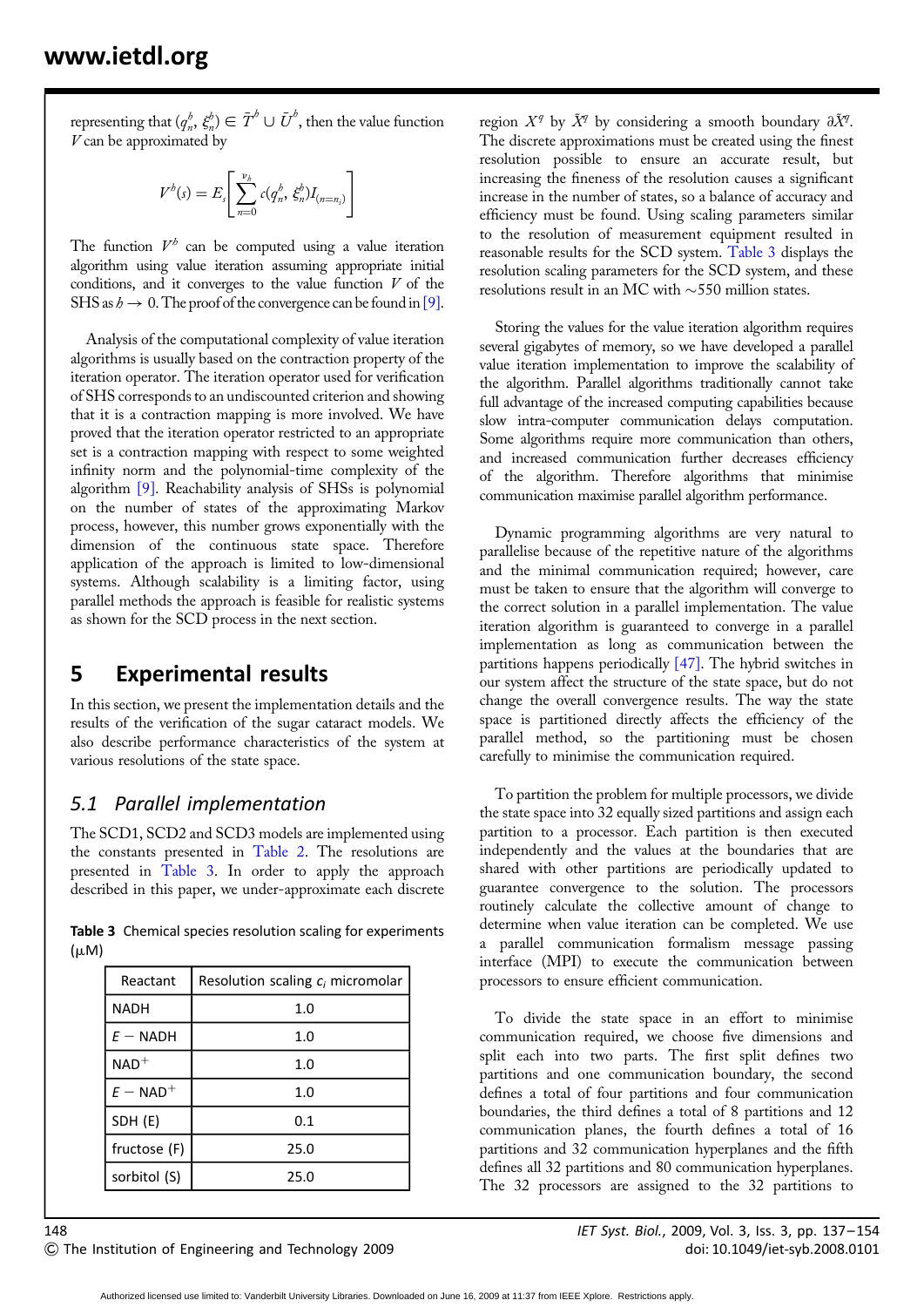minimise the required communication to minimise the overhead required by the technique. More processors could be used to further enhance the scalability of this technique, but we found that 32 was an adequate number for this size of a problem.

The Advanced Computing Center for Research and Education (ACCRE) at Vanderbilt University provides the parallel computing resources for our experiments (www.accre.vanderbilt.edu). The computers form a cluster of 348 JS20 IBM PowerPC nodes running at 2.2 GHz with 1.4 GB of RAM per machine. We use  $C++$  as the implementation language because ACCRE supports MPI compilers for  $C++$ . We use the MPI standard for communication between processors because it provides an efficient protocol for message passing middleware for distributed memory parallel computers. Currently, the bottlenecks of this approach are the memory size and speed, but as computing hardware improves, the size of systems that our method can efficiently handle will increase as well.

To visualise our results, we plot projections of the data for different concentrations of the chemicals involved. Specifically, these projections show the safety probability for the entire range of sorbitol and fructose levels for certain values of the five other variables. Multiple selections of the five other variables can be chosen to show a more comprehensive view of the data.

#### 5.2 Safety and reachability analysis

Figs. 7 and 8 show projections of the value function for the safety and reachability results where  $x_1 = 1.0$ ,  $x_2 = 1.0$ ,  $x_3 = 1.0$ ,  $x_4 = 1.0$  and  $x_5 = 0.1$ . These figures show the safety or reachability analysis of the non-medicated SCD1 model (Fig. 7a), medicated SCD2 model (Fig. 7b) and medicated with delay SCD3 (Fig.  $7c$ ) model.

The differences between the safety verification results are shown in Fig. 9 to highlight the differences between the analysis of the three models. Fig. 9a shows the difference between the SCD1 and SCD2 models. The difference between the value functions for these models is negligible for fructose values under 250 uM corresponding to the fact that the drug is not administered below 250 uM. Fig.  $9b$ displays the difference that including the drug absorption and metabolisation creates. The difference between SCD2 and SCD3 is especially large for situations where the concentrations of fructose and sorbitol are low.

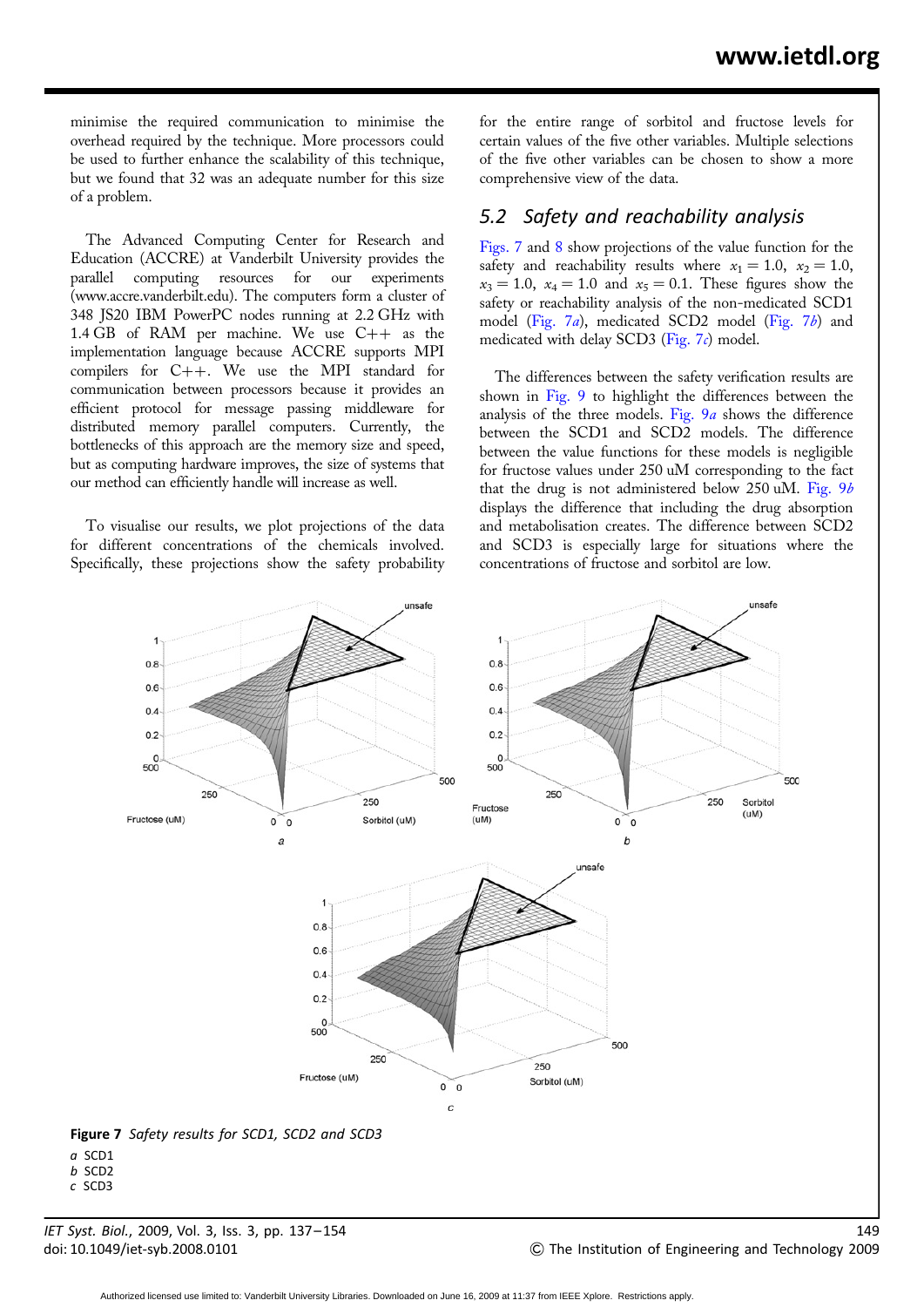



Fig. 10 displays the differences between the calculated reachability values for SCD1, SCD2 (Fig. 10a) and SCD2, SCD3 (Fig. 10b). Figs. 10a and 10b show that the differences between the models are greater closer to the target set than the unsafe set. This implies that the effects of the drug are most influential to patients who are less likely to develop cataracts. This is most likely caused by the side effects of the drug that can adversely affect the patients fructose levels.

Analysing the data generated by these experiments could possibly help predict sugar cataracts by demonstrating where the safest and most unsafe concentrations exist. Examining the differences between the various medication models could also possibly help further the understanding of how drugs are converted from prodrugs and metabolised. It could also give guidance for choosing the most effective or economical treatment to avoid cataract development. Furthermore, analysis

Authorized licensed use limited to: Vanderbilt University Libraries. Downloaded on June 16, 2009 at 11:37 from IEEE Xplore. Restrictions apply.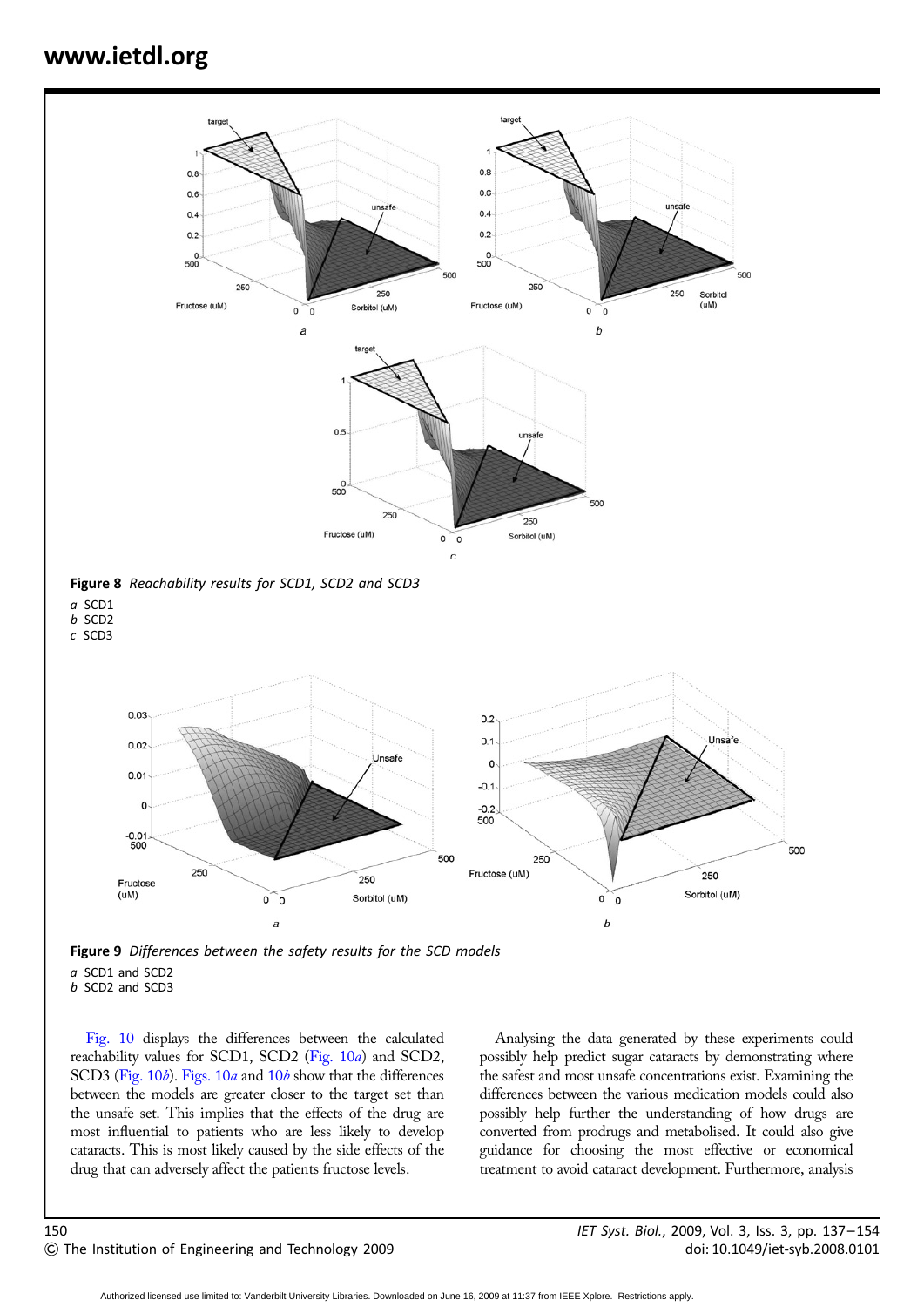

Figure 10 Differences between the reachability results for the SCD models a SCD1 and SCD2 b SCD2 and SCD3

can possibly guide doctors to better understand and predict why some drugs are more effective than others in different situations and better predict side effects for individual patients.

If the original dynamics of the model are changed by the user, the MDP must be regenerated with the new dynamics and the value iteration must be rerun. The computed value function from the original model can be used as the initial value function for the altered model to significantly improve the efficiency of the value iteration convergence. The amount of the improvement will depend on the dynamics of the system and the changes that are made. The difference between the original model and the new model can be easily quantified using statistical methods by comparing the original value function and the newly computed result.

#### 5.3 Scalability analysis

In this section, we present the effect of the resolution choice on the results and performance of the algorithm. The base resolution for each variable is presented in Table 3 and is the finest resolution that we consider.

Our results show that the efficiency of the parallel implementation increases as the number of states increases demonstrating the polynomial complexity of the algorithm with respect to the number of states. We divided the states as evenly as possible among the processors in a regular configuration to minimise the required communication between processors. As the number of states grows, the ratio of communication time to computation time decreases. This can be seen in Fig.  $11c$  where smaller the resolution  $(b)$  parameter, the lower the ratio.

The bottleneck of our approach is memory, not processing speed. Each of the 32 processors that we used had 1.4 GB of ram on them and we have been able to analyse an MDP of up to 1.3 billion states. For every GB of memory used, approximately 28 million states can be analysed. Therefore larger systems could easily be analysed by increasing the amount of memory on the machines performing the analysis.

We have been able to analyse systems of up to eight continuous dimensions using 32 processors. To analyse systems with more continuous dimensions, more processors



Authorized licensed use limited to: Vanderbilt University Libraries. Downloaded on June 16, 2009 at 11:37 from IEEE Xplore. Restrictions apply.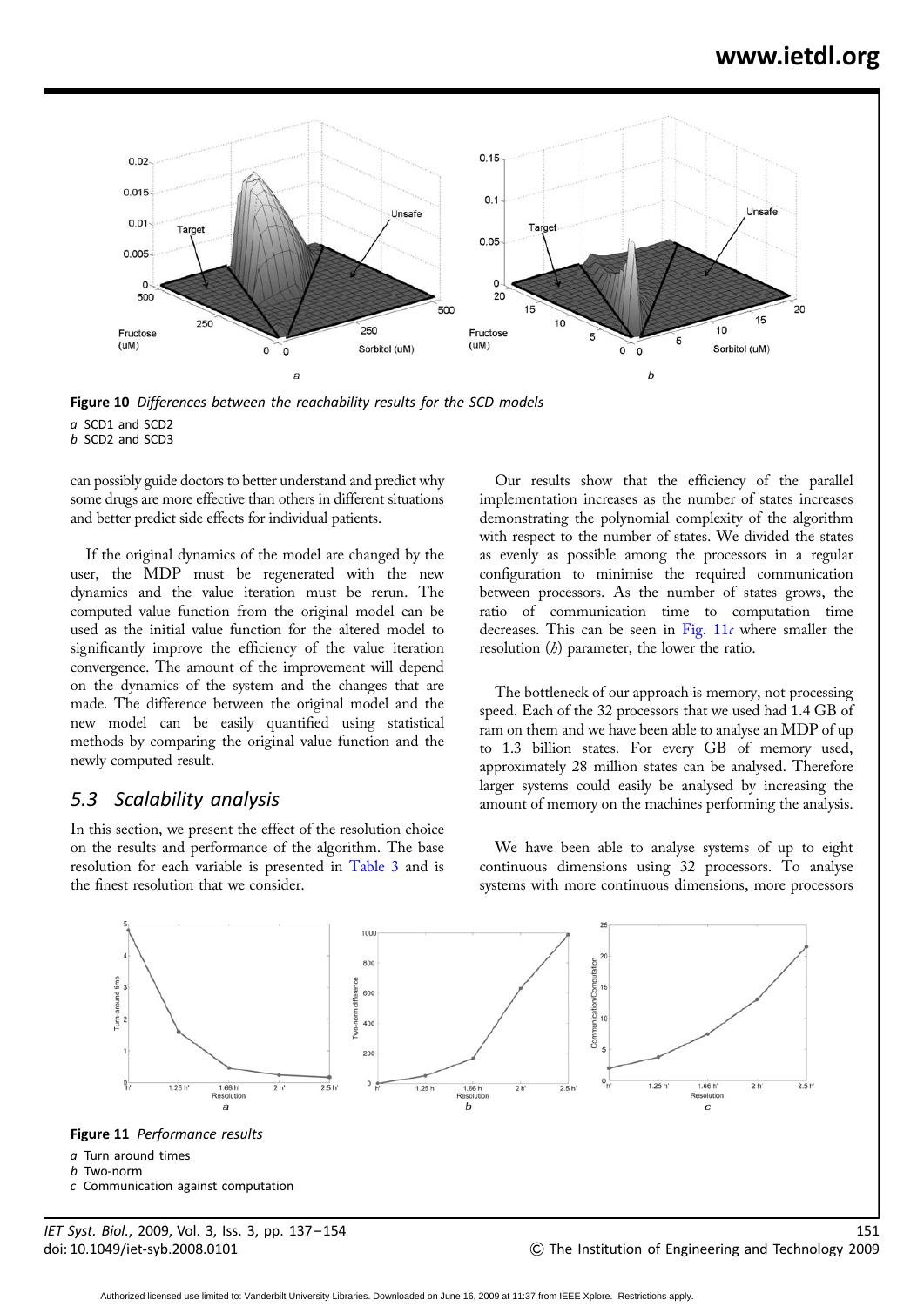must be used. For every unit increase in the number of dimensions, the number of processors used must double. While this is an exponential requirement, trends in high performance computing have been tending towards lower cost, more powerful machines.

We have run tests using different resolutions to demonstrate the scalability of our approach. The resolution parameter  $h$ describes the scaling in comparison to the base resolution in Table 3, and it is multiplied by  $c_i$  to give the final resolution in each dimension. The turn-around-time of the verification algorithm at various resolutions can be seen in Fig. 11a.

#### 5.4 Error analysis

Characterisation of the error in finite difference methods is useful for indicating the accuracy of the approximation. Local error is introduced by inaccuracies of the individual grid approximation and decreases as the order of the approximation method increases. Our analysis method uses a second-order method with a uniform grid for accuracy and paralleliseability, and the local truncation error is  $O(b^2)$ . Exact characterisation of the global error is very hard because of the boundary conditions as well as the specific problem constraints of the system. However, practical error analysis can be used to give an indication of the error of an approximation, which is useful for determining an appropriate resolution.

In practical error analysis, error estimates can be obtained by comparing fine grid approximations with coarser grid approximations to give an indication of the error of the approximation. An estimate for the order of accuracy for the approximation can be obtained by comparing the results of three different resolutions. Because a fine grid is used instead of the exact solution, the computed error will decrease faster than the actual error as the compared step sizes decrease; however, the characterisation of the error is still a good indicator of the actual error.

We assume that a solution is a  $p$ th order approximation, that is, the error is decreasing as  $O(b^p)$ . We can obtain an estimate of  $p$  using the solutions at three different resolutions. If we assume that we have solutions on grids with resolution parameters  $h, h/$ 2 and  $h/4$ , then we can compare the coarser solutions to determine an estimate of the order. Let  $h' = h/4$ , the approximate error for  $4h'$  is  $\overline{E}(h) = E(h) - E(h') \simeq (4^p -$ 1)Ch<sup>tp</sup>. Similarly for  $h/2 = 2h'$ ,  $\overline{E}(h/2) \simeq (2^p - 1)$  Ch<sup>tp</sup>. The ratio of error is  $\overline{R}(h) = (\overline{E}(h)/\overline{E}(h/2)) \simeq 2^p + 1$ , therefore an estimate for the order  $p$  is  $p = log_2 (\overline{R}(h) - 1)$ .

Coarse grid approximations do not always generate overlapping grids, so interpolation methods must be used to facilitate error analysis for these systems. We extend the notion of linear interpolation to higher dimensions to compare the error in the value functions at different resolutions. Fig. 12 shows a two-dimensional example of bilinear interpolation. The coarse value function in two



Figure 12 Two-dimensional value function interpolation

dimensions at  $x_1 = j$ ,  $x_2 = k$  is  $V^{j,k}$ . The interpolated value is given by

$$
V_i^{j+\theta_1, k+\theta_2} = (1 - \theta_1)(1 - \theta_2)V^{j,k} + (\theta_1)(1 - \theta_2)V^{j+k,k}
$$

$$
+ (1 - \theta_1)(\theta_2)V^{j,k+\delta} + (\theta_1)(\theta_2)V^{j+k,\delta}
$$

This method of interpolation can be extended to any dimension by multiplying  $\theta_l$  values in each dimension  $l$  to the corresponding value function  $V^{j,...,l,...,n}$  and adding all possible combinations thereof.

We calculate the error for our system using the two-norm difference  $(D_V)$  between the interpolated value function  $V_{\text{int}}$  and the finer approximation  $V_{\text{f}}$ ,  $D_V = (1/N)$  $\sqrt{\sum_i (V_f - V_{int})^2}$  where N is the number of states. The results of this analysis are shown in Fig. 11b. Using the ratios of the three finest resolutions, we have computed  $p = 2.4$  as an estimate for our order of accuracy. This is a reasonable estimate for our system, but is an overestimate of the order because the finest grid is not an exact solution.

It can be seen that the two-norm difference decreases significantly as smaller step sizes are used, but the reduction in error becomes less and less as the stepsize shrinks. Since smaller stepsizes significantly increase computational cost, trade-offs in accuracy and efficiency must be carefully considered. As computational resources increase in speed and capacity, larger SHS models will be able to be analysed with these methods with a higher degree of accuracy and speed.

### 6 Conclusions

Biochemical system modelling and analysis are important but challenging tasks, which hold promise to unlock secrets of complicated biochemical systems. SHS are an ideal modelling paradigm for biochemical systems because they are scalable and they incorporate probabilistic dynamics into hybrid systems to capture the inherent stochastic nature of the biochemical systems. The SCD problem is an excellent example of a system that is modelled effectively using the presented modelling methods. Our simulation algorithms also demonstrate the accuracy of the SHS models.

While the computational complexity of the proposed verification method results in a somewhat expensive analysis,

Authorized licensed use limited to: Vanderbilt University Libraries. Downloaded on June 16, 2009 at 11:37 from IEEE Xplore. Restrictions apply.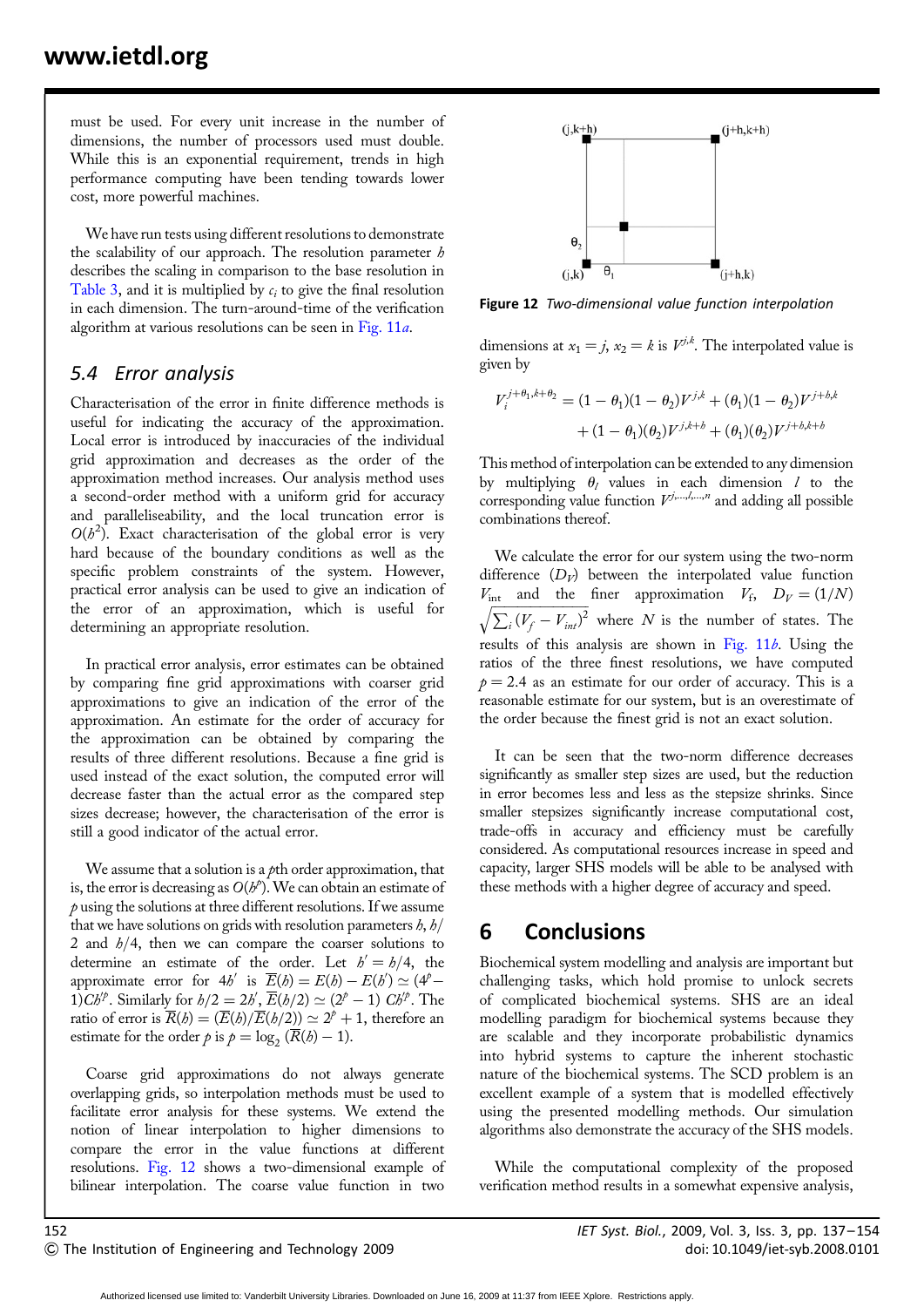the results of the analysis are exhaustive, and the approach is virtually automated. Improvements in parallel approaches and computational hardware are steadily increasing the ability of this technique to handle larger and larger systems. While the curse of dimensionality limits the ultimate scalability of this method, it is useful for many realistic systems, and it provides a comprehensive analysis.

### 7 Acknowledgments

Research is partially supported by the National Science Foundation CAREER grant CNS-0347440. We would like to thank Howard Salis and Yiannis Kaznessis from the University of Minnesota for their help with this project.

# 8 References

[1] GILLESPIE D.: 'A general method for numerically simulating the stochastic time evolution of coupled chemical reactions', J. Comput. Phys., 1976, 22, pp. 403-434

[2] BARBUTI R., MAGGIOLO-SCHETTINI A., MILAZZO P., TRIONA A.: 'An alternative to gillespie's algorithm for simulating chemical reactions', Comput. Methods Syst. Biol., 2005

[3] ALUR R., BELTA C., IVANICIC F., ET AL.: 'Hybrid modeling and simulation of biomolecular networks'. Hybrid Systems Computation and Control, 2001, (LNCS, 2034), pp. 19– 33

[4] GHOSH R., TOMLIN C.: 'Symbolic reachable set computation of piecewise affine hybrid automata and its application to biological modeling: delta-notch protein signalling', Syst. Biol., 2004, 1, pp. 170-183

[5] SALIS H., KAZNESSIS Y.: 'Accurate hybrid stochastic simulation of a system of coupled chemical or biochemical reactions', J. Chem. Phys., 2005, 122, pp. 54– 103

[6] HESPANHA J., SINGH A.: 'Stochastic models for chemically reacting systems using polynomial stochastic hybrid systems', Int. J. Robust Control, 2005, 15, pp. 669-689 (Special Issue on Control at Small Scales)

[7] PATTERSON J., PATTERSON M., KINSEY V., REDDY D.: 'Lens assays on diabetic and galactosemic rats receiving diets that modify cataract development', Invest. Ophthalm. Vis. Sci., 1965, 4, pp. 98– 103

[8] MARINI I., BUCCHIONI L., BORELLA P., CORSO A.D., MURA U.: 'Sorbitol dehydrogenase from bovine lens: purification and properties', Arch. Biochem. Biophys., 1997, 340, pp. 383– 391

[9] KOUTSOUKOS X., RILEY D.: 'Computational methods for verification of stochastic hybrid systems', IEEE Trans. Syst. Man Cybern. A, 2008, 38, (2), pp. 385– 396

[10] DARMANIN C., IWATA T., CARPER D., EL-KABBANI O.: 'Discovery of potential sorbitol dehydrogenase inhibitors from virtual screening', Med. Chem., 2006, 2, pp. 239– 242

[11] RAMOS M., MELO A., HENRIQUES E., ETAL.: 'Modeling enzymeinhibitor interactions in serine proteases', Int. J. Quantum. Chem., 1999, 74, (3), pp. 299-314

[12] AFZELIUS L., ZAMORA I., RIDDERSTRM M., ANDERSSON T., KARLN A., MASIMIREMBWA C.: 'Competitive cyp2c9 inhibitors: enzyme inhibition studies, protein homology modeling, and threedimensional quantitative structure-activity relationship analysis', Mol. Pharmacol., 2001, 59, (4), pp. 909-919

[13] FISH W., MADIHALLY S.: 'Modeling the inhibitor activity and relative binding affinities in enzyme-inhibitor-protein systems: application to developmental regulation in a pg-pgip system', Biotechnol. Prog., 2004, 20, (3), pp. 721–727

[14] KWIATKOWSKA M., NORMAN G., PARKER D., TYMCHYSHYN O., HEATH J., GAFFNEY E.: 'Simulation and verification for computational modeling of signaling pathways'. Proc. Winter Simulation Conf., 2006, pp. 1666-1674

[15] PHILLIPS A., CARDELLI L.: 'A correct abstract machine for the stochastic pi-calculus', TCSB VII, 2006, (LNCS, 4230)

[16] PRIAMI C., REGEV A., SHAPIRO E., SILVERMAN W.: 'Application of a stochastic name-passing calculus to representation and simulation of molecular processes', Inf. Process. Lett., 2001, 80, pp.  $25-31$ 

[17] ABATE A., AMIN S., PRANDINI M., LYGEROS J., SASTRY S.: 'Computational approaches to reachability analysis of stochastic hybrid systems'. Hybrid Systems Computation and Control, 2007, (LNCS, 4416), pp.  $4-17$ 

[18] HU J., WU W., SASTRY S.: 'Modeling subtilin production in bacillus subtilis using stochastic hybrid systems'. Hybrid Systems Computation and Control, 2004, (LNCS, 2993), pp. 417–431

[19] HASELTINE E., RAWLINGS J.: 'Approximate simulation of coupled fast and slow reactions for stochastic chemical kinetics', J. Chem. Phys., 2002, 117, pp. 6959– 6969

[20] ALFONSI A., CANCES E., TURINICI G., VENTURA B.D., HUISINGA W.: 'Adaptive simulation of hybrid stochastic and deterministic models for biochemical systems'. ESAIM: Proc. 2005, vol. 14, pp. 1– 13

[21] BENTELE M., EILS R.: 'General stochastic hybrid method for the simulation of chemical reaction processes in cells', Comput. Methods Syst. Biol., 2005, 3082, pp. 248– 251

[22] KIEHL T., MATTHEYSES R., SIMMONS M.: 'Hybrid simulation of cellular behavior', Bioinformatics, 2004, 20, (3), pp. 316– 322

IET Syst. Biol., 2009, Vol. 3, Iss. 3, pp. 137–154 153

Authorized licensed use limited to: Vanderbilt University Libraries. Downloaded on June 16, 2009 at 11:37 from IEEE Xplore. Restrictions apply.